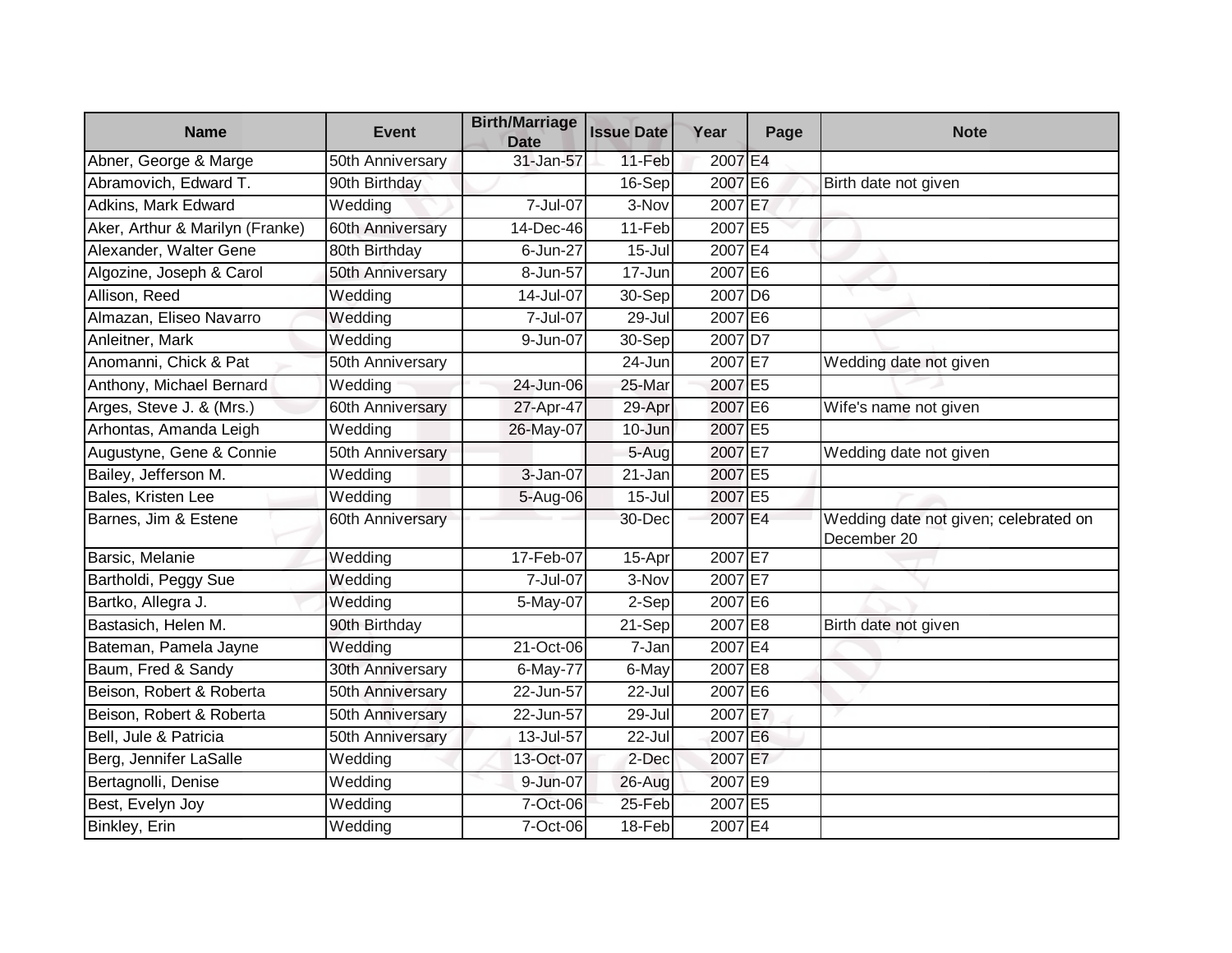| Blink, Joshua Michael                                  | Wedding          | 27-Oct-07 | 9-Dec     | 2007 E5 |                             |
|--------------------------------------------------------|------------------|-----------|-----------|---------|-----------------------------|
| Bochenek, Tina                                         | Wedding          | 23-Sep-06 | 14-Jan    | 2007 E5 |                             |
| Boer, Peter Clearance & Ivanell                        | 60th Anniversary | 1947      | 17-Jun    | 2007 E6 | Full wedding date not given |
| Bogielski, William Elliott<br>(Corporal)               | Wedding          | 13-Nov-06 | 14-Jan    | 2007 E4 |                             |
| Bohannon, Kristin Nicole                               | Wedding          | 8-Sep-07  | 30-Dec    | 2007 E4 |                             |
| Bojczuk, Theodore George &<br>Patricia Marian (Cawvey) | 50th Anniversary | 6-Jul-57  | 19-Aug    | 2007 E6 |                             |
| Boksa, Dolores                                         | 80th Birthday    |           | 11-Mar    | 2007 E5 | - 1                         |
| Bracich, Walter J. & Angela D.<br>(Ramirez)            | 50th Anniversary | 31-Aug-57 | 16-Sep    | 2007 E7 |                             |
| Bridgmon, Kenneth Alan                                 | Wedding          | 28-Jul-07 | 19-Aug    | 2007 E6 |                             |
| Bridgmon, Kenneth Alan                                 | Wedding          | 28-Jul-07 | 26-Aug    | 2007 E8 |                             |
| Brouillette, Cheryl Ann                                | Wedding          | 2-Sep-06  | 17-Jun    | 2007 E6 |                             |
| Brozynski, Catherine (Binter)                          | 80th Birthday    | 29-Sep-27 | 30-Sep    | 2007 D7 |                             |
| Brozynski, Florian & Catherine<br>(Binter)             | 60th Anniversary | 27-Sep-47 | 30-Sep    | 2007 D7 |                             |
| Bukowski, (Mr.) & Nan                                  | 25th Anniversary | 29-May-82 | 20-May    | 2007 E6 | Groom's name not given      |
| Buono, Terry & Parri                                   | 40th Anniversary | 27-May-67 | $1-Jul$   | 2007 E7 |                             |
| Burns, Neal Gregory                                    | Wedding          | 2-Jun-07  | $8 -$ Jul | 2007 E7 |                             |
| Burosh, Genevieve "Jean"                               | 90th Birthday    |           | 14-Oct    | 2007 E7 | Birth date not given        |
| Cada, Sylvia                                           | 90th Birthday    | 5-Nov-17  | 11-Nov    | 2007 E5 |                             |
| Cahill, Patrick                                        | Wedding          | 28-May-06 | 25-Mar    | 2007 E5 |                             |
| Camp, Nolan & Edith                                    | 60th Anniversary | 4-Oct-47  | 14-Oct    | 2007 E7 |                             |
| Candelaria-Kerns, Jennfer                              | Wedding          | 4-Nov-06  | $25-Feb$  | 2007 E4 |                             |
| Carney, Scarlet Rae                                    | Wedding          | 24-Jul-07 | 19-Aug    | 2007 E7 |                             |
| Carroll, Jeremy Scott                                  | Wedding          | 5-May-07  | 24-Jun    | 2007 E7 |                             |
| Cartwright, Corine Marie                               | Wedding          | 14-Jul-07 | 30-Sep    | 2007 D7 |                             |
| Casey, Kathleen Ann                                    | Wedding          | 7-Jul-07  | 5-Aug     | 2007 E7 |                             |
| Casimir, Cass Jr. & Marge                              | 40th Anniversary | 24-Jun-67 | 8-Jul     | 2007 E6 |                             |
| Cavanaugh, Courtney                                    | Wedding          | 12-May-07 | 16-Sep    | 2007 E6 |                             |
| Chapman, Colleen Jeanette                              | Wedding          | 1-Sep-07  | 11-Nov    | 2007 E5 |                             |
| Charbonneau, Charles Michael                           | Wedding          | 5-May-07  | 24-Jun    | 2007 E7 |                             |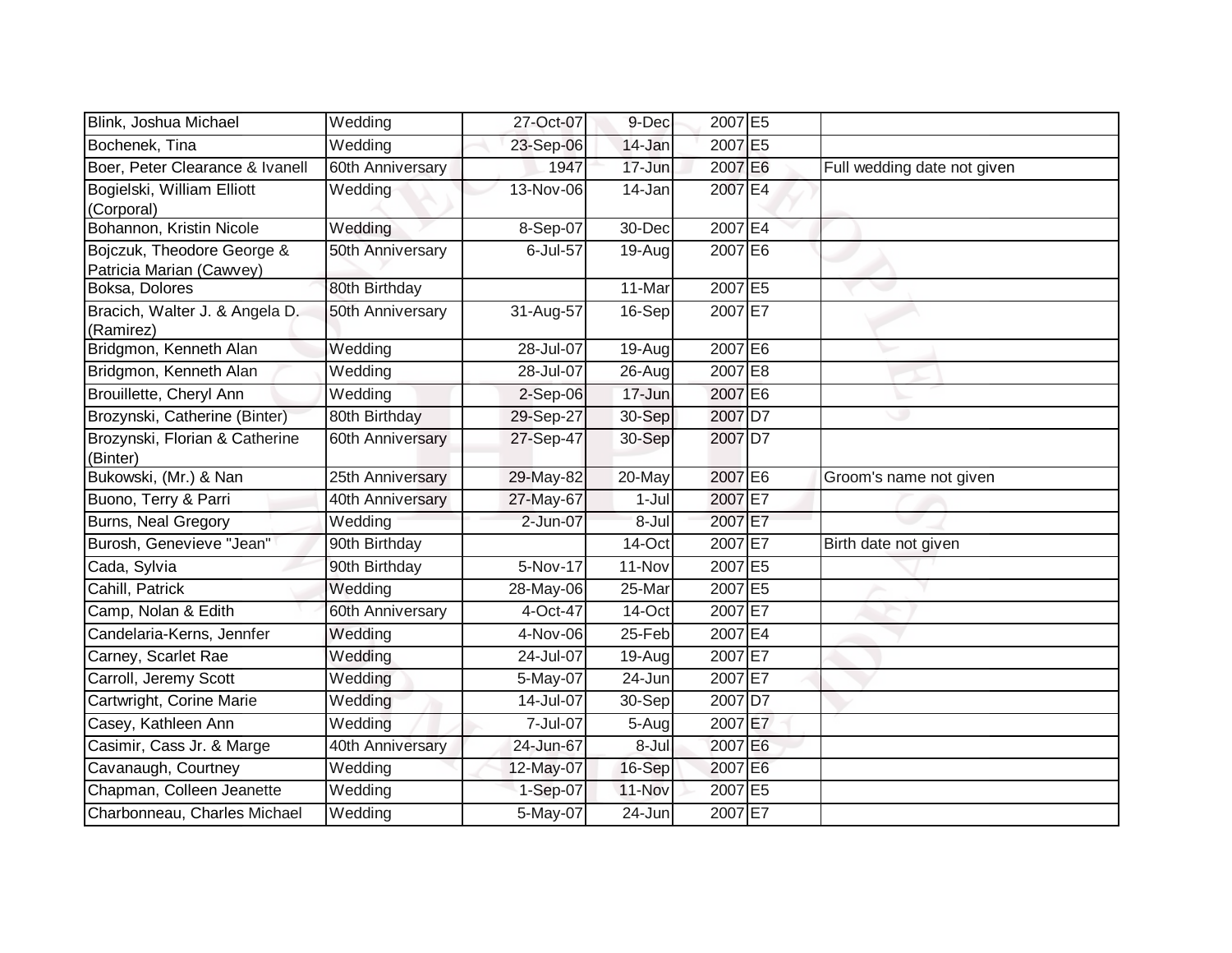| Cherby, Benjamin              | Wedding          | 12-May-07 | $22$ -Jul  | 2007 E7 |                        |
|-------------------------------|------------------|-----------|------------|---------|------------------------|
| Chiluski, Bernie & Berdie     | 60th Anniversary |           | 4-Mar      | 2007 E4 |                        |
| Chism, Donald & Faye          | 60th Anniversary | 4-Jun-47  | $1-Jul$    | 2007 E6 |                        |
| Chizmar, Amber-Lea            | Wedding          | 16-Oct-07 | 9-Dec      | 2007 E5 |                        |
| Christenson, Kimberly Joanne  | Wedding          | 27-May-07 | 12-Aug     | 2007 E7 |                        |
| Ciciora, Jill Marie           | Wedding          | 14-Oct-06 | 3-Jun      | 2007 E7 |                        |
| Cieszkiewicz, Paul A.         | Wedding          | 29-Sep-07 | 16-Dec     | 2007 E5 |                        |
| Cisneros, Laura C.            | Wedding          | 16-Jun-07 | 30-Sep     | 2007 D7 |                        |
| Clark, Calvin & Barbara       | 50th Anniversary | 9-Feb-57  | 18-Feb     | 2007 E4 |                        |
| Climent, Sergio Calvet        | Wedding          | 10-Aug-07 | 16-Sep     | 2007 E7 |                        |
| Climent, Sergio Calvet        | Wedding          | 10-Aug-07 | $30-Sep$   | 2007 D7 |                        |
| Cloyd, Raymond James          | Wedding          | 7-Jul-07  | 5-Augl     | 2007 E7 |                        |
| Cook, Shannon                 | Wedding          | 4-Nov-07  | 2-Dec      | 2007 E7 |                        |
| Cordero, Jaime & Yolanda      | 50th Anniversary | 11-May-57 | 20-May     | 2007 E6 |                        |
| Coulis, Finis & Sylvia        | 50th Anniversary | 30-Jun-57 | 8-Jul      | 2007 E7 |                        |
| Cove, Lara                    | Wedding          | 14-Apr-07 | $15 -$ Jul | 2007 E4 |                        |
| Crague, Brian Alan            | Wedding          | 7-Jul-07  | 18-Nov     | 2007 E5 |                        |
| Craig, Mel & Carol            | 42nd Anniversary | 23-Jan-65 | 11-Feb     | 2007 E5 |                        |
| Craig, Peter Brandon          | Wedding          | 9-May-07  | 24-Jun     | 2007 E6 |                        |
| Creighton, Kelly Marie        | Wedding          | 28-Jul-07 | 26-Aug     | 2007 E8 |                        |
| Creighton, Kelly Marie        | Wedding          | 28-Jul-07 | 19-Aug     | 2007 E6 |                        |
| Crilley, Raymond Jr. & Arlene | 50th Anniversary | 15-Oct-57 | 21-Oct     | 2007 E5 |                        |
| Crouch, Ira & Aurelia         | 60th Anniversary |           | $1-Jul$    | 2007 E7 | Wedding date not given |
| Crouse, Theodore "Ted"        | 90th Birthday    | 3-May-17  | 29-Apr     | 2007 E6 |                        |
| Crowder, Amy Lynn             | Wedding          | 26-May-07 | 9-Sep      | 2007 E6 |                        |
| Csonka, Ann (Perhach)         | 90th Birthday    |           | 8-Apr      | 2007 E6 | Birth date not given   |
| Csonka, Steve                 | 91st Birthday    |           | 8-Apr      | 2007 E6 | Birth date not given   |
| Cunningham, Joshua            | Wedding          | 21-Oct-06 | $1-Jul$    | 2007 E7 |                        |
| Dainton, Jennifer             | Wedding          | 26-May-07 | 3-Nov      | 2007 E7 |                        |
| Damron, Robert Ernest         | Wedding          |           | 28-Jan     | 2007 E5 |                        |
| Danczyk, Rachel Collette      | Wedding          | 26-May-07 | 9-Sep      | 2007 E6 |                        |
| Dangelo, Joseph & Maureen     | 40th Anniversary | 14-Oct-67 | 3-Nov      | 2007 E7 |                        |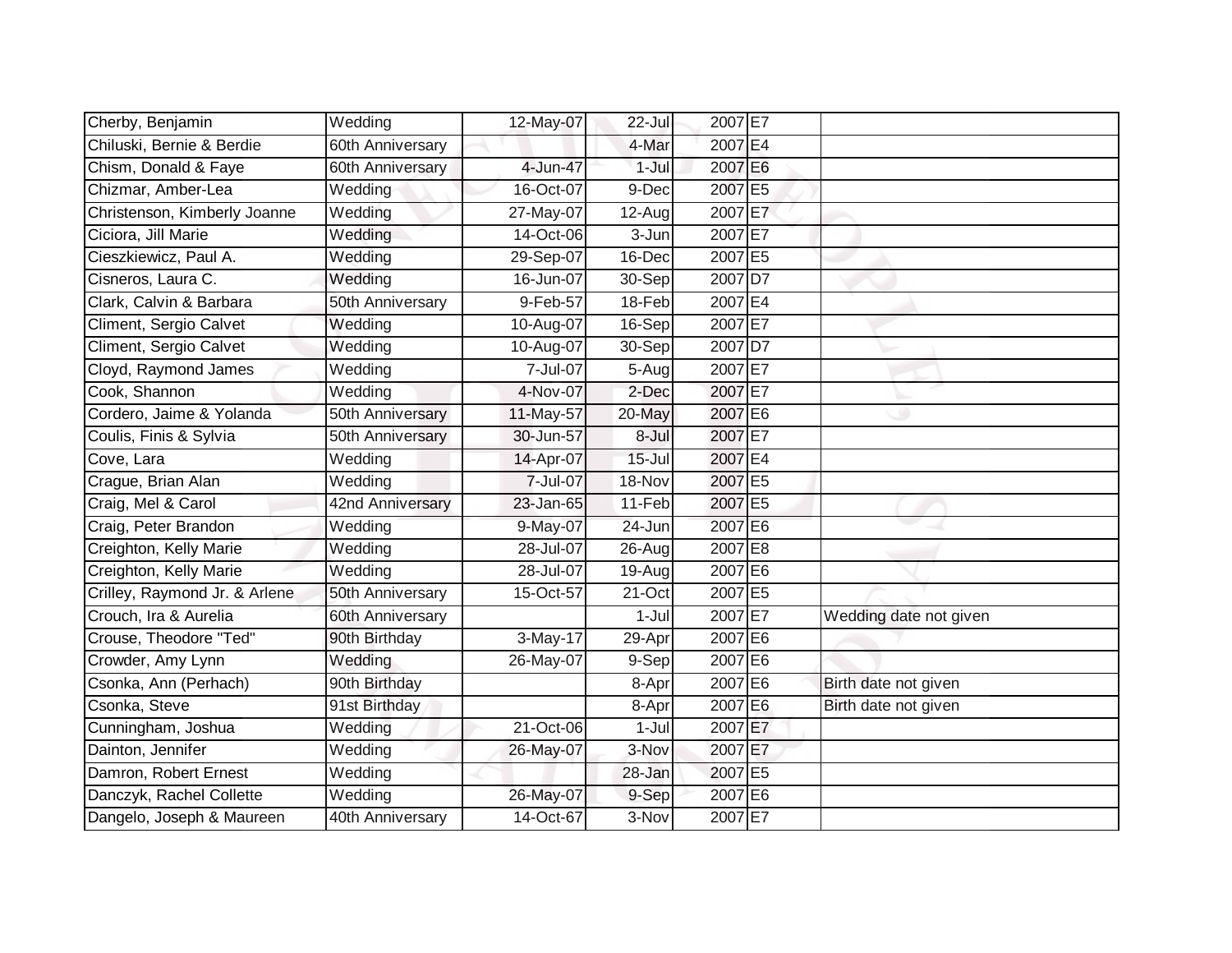| Danielwicz, Allan James                 | Wedding          | 4-Nov-06  | 4-Feb      | 2007 E5 |                        |
|-----------------------------------------|------------------|-----------|------------|---------|------------------------|
| Davis, Donald T. & Nora Lee<br>(Moore)  | 35th Anniversary | 26-Aug-72 | 9-Sep      | 2007 E7 |                        |
| Davis, Donald T. & Nora Lee<br>More     | 35th Anniversary | 26-Aug-72 | $26$ -Aug  | 2007 E9 |                        |
| De Vries, Garret (Bis) & Shirley        | 40th Anniversary |           | $14$ -Oct  | 2007 E7 | Wedding date not given |
| DeBruzzi, Fred                          | 85th Birthday    | 13-Sep-22 | $16-Sep$   | 2007 E7 |                        |
| Dec, Lottie                             | 90th Birthday    | 29-Dec-17 | $23$ -Dec  | 2007 E4 |                        |
| Deffaux, Marjorie                       | Wedding          | 16-Aug-07 | 21-Sep     | 2007 E9 | w                      |
| Deffaux, Marjorie                       | Wedding          | 16-Aug-07 | $2-Sep$    | 2007 E7 |                        |
| Dellorto, Danielle                      | Wedding          | 12-May-07 | $22 -$ Jul | 2007 E7 |                        |
| Demkovich, Paul & Marge                 | 60th Anniversary | 21-Jun-47 | $22 -$ Jul | 2007 E5 |                        |
| Dodato, Jamie Lee                       | Wedding          | 21-Jul-07 | $21-Sep$   | 2007 E8 |                        |
| Dodson, Kevin Joseph                    | Wedding          | 1-Jul-07  | 29-Jul     | 2007 E6 |                        |
| Dodson, Kevin Joseph                    | Wedding          | 1-Jul-07  | $12-Aug$   | 2007 E7 |                        |
| Doelling, Dolores                       | 90th Birthday    | 28-Aug-17 | $21-Sep$   | 2007 E9 |                        |
| Doffin, Anthony Robert                  | Wedding          | 28-Apr-07 | $1-Jul$    | 2007 E7 |                        |
| Dolak, Ann                              | 90th Birthday    | 18-May-17 | 7-Oct      | 2007 E2 |                        |
| Dolak, Ann                              | 90th Birthday    | 18-May-17 | 14-Oct     | 2007 E7 |                        |
| Doyle, Amy                              | Wedding          | 22-Sep-07 | 23-Dec     | 2007 E4 |                        |
| Drexler, William Mike & Paula<br>Ann    | 40th Anniversary | 20-May-67 | $15 -$ Jul | 2007 E5 |                        |
| Dunlap, Jaime                           | Wedding          | 14-Jul-07 | $28$ -Oct  | 2007 E7 |                        |
| Eden, Nicole Anna                       | Wedding          | 1-Jul-07  | $12$ -Aug  | 2007 E7 |                        |
| Eden, Nicole Anna                       | Wedding          | 1-Jul-07  | 29-Jul     | 2007 E6 |                        |
| Egan, Tom & Lois                        | 60th Anniversary |           | 27-May     | 2007 E6 | Wedding date not given |
| Egolf, Franklin & Shirley               | 60th Anniversary | 19-Sep-47 | $21-Sep$   | 2007 E9 |                        |
| Elias, Vincent & Jane                   | 50th Anniversary | 11-May-57 | 13-May     | 2007 F4 |                        |
| Evans, Don & Barbara                    | 50th Anniversary |           | 28-Jan     | 2007 E4 | Wedding date not given |
| Everett, Frances (Scott)                | 100th Birthday   |           | 3-Jun      | 2007 E6 | Birth date not given   |
| Fait, Albert & Helen Marie<br>(Schulze) | 60th Anniversary | 16-Sep-47 | 18-Nov     | 2007 E5 |                        |
| Fanelli, Nicholas David                 | Wedding          | 21-Jul-07 | 21-Sep     | 2007 E8 |                        |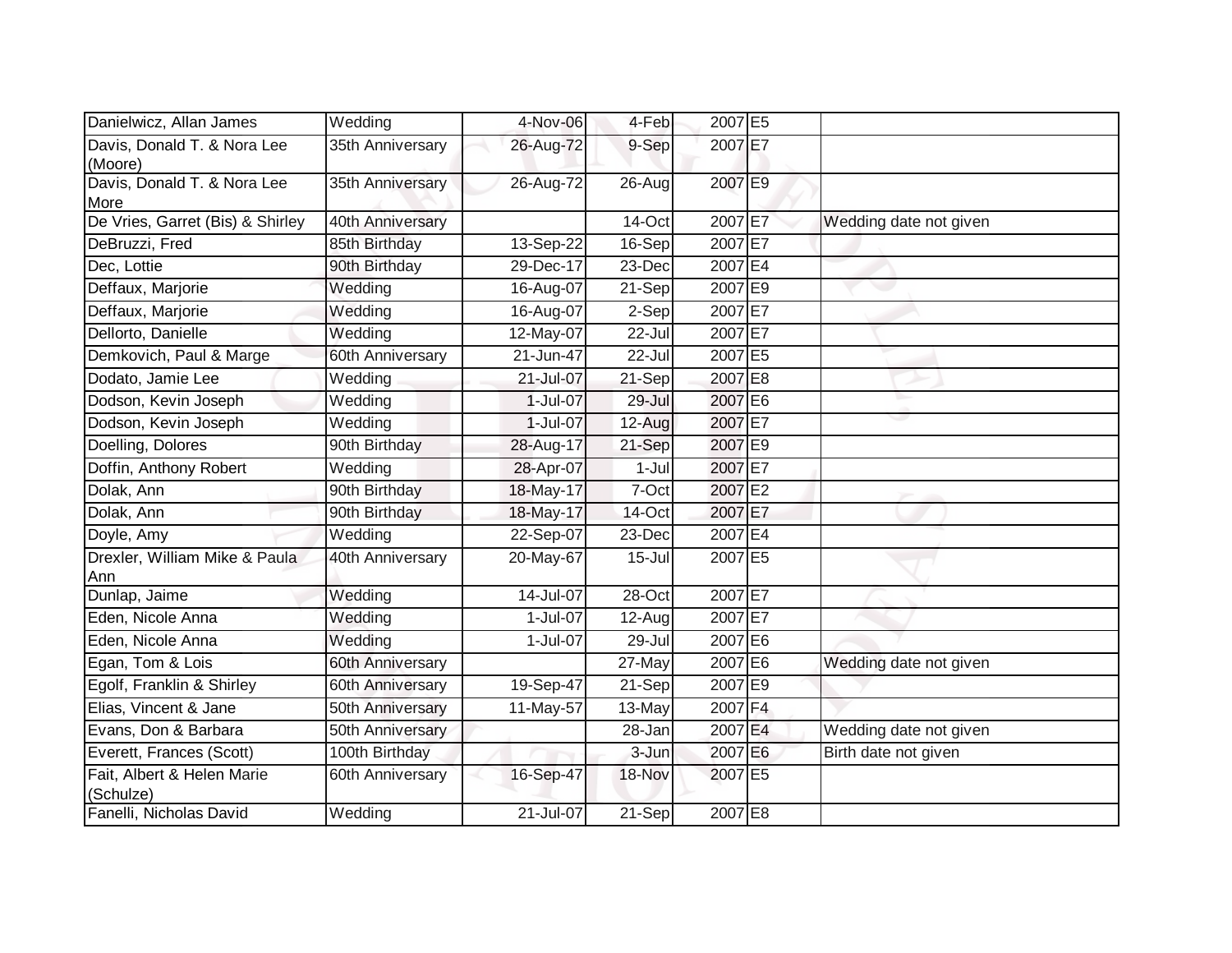| Fleming, David                          | Wedding          | 12-May-07  | 16-Sep     | 2007 E6 |  |
|-----------------------------------------|------------------|------------|------------|---------|--|
| Fortune, Anne Steele                    | Wedding          | 23-Sep-06  | 7-Jan      | 2007 E4 |  |
| Freij, Randy M.                         | Wedding          | 25-Aug-07  | 28-Oct     | 2007 E7 |  |
| Frey, Ronald & Jacqueline               | 50th Anniversary | 14-Dec-57  | 16-Dec     | 2007 E5 |  |
| Fritch, Heather Marie                   | Wedding          | 14-Jul-07  | $19-Aug$   | 2007 E6 |  |
| Fromm, Jerry & Eileen                   | 60th Anniversary | $1-Jan-47$ | 21-Jan     | 2007 E4 |  |
| Gadish, John & (Mrs.)                   | 65th Anniversary | 7-Nov-42   | 3-Nov      | 2007 E7 |  |
| Gadzala, Joseph S.                      | 80th Birthday    |            | 25-Feb     | 2007 E5 |  |
| Gaida, Gretchen Marie                   | Wedding          | 7-Oct-07   | 11-Nov     | 2007 E5 |  |
| Gantzer, Andrea                         | Wedding          | 23-Sep-06  | 22-Apr     | 2007 E7 |  |
| Garst, Krystalin Nicole                 | Wedding          | 14-Mar-07  | 17-Jun     | 2007 E7 |  |
| Garst, Krystalin Nicole                 | Wedding          | 14-Mar-07  | 3-Jun      | 2007 E7 |  |
| Gatti, Suzanne Mae                      | Wedding          | 13-Jan-07  | 18-Feb     | 2007 E5 |  |
| Gaule, David Christopher                | Wedding          | 28-Oct-06  | 18-Feb     | 2007 E5 |  |
| George, Dorothy (Cerajewski)            | 90th Birthday    | 24-Feb-17  | 6-May      | 2007 E8 |  |
| Giancola, Julianne                      | Wedding          | 14-Apr-07  | $3 - Jun$  | 2007 E7 |  |
| Giffin, Amy                             | 98th Birthday    | 5-Aug-09   | 21-Oct     | 2007 E5 |  |
| Glass, Ronald Cooper & Martha           | 50th Anniversary | 13-Jul-57  | 8-Jul      | 2007 E6 |  |
| Jayne                                   |                  |            |            |         |  |
| Glinski, Dawn Marie                     | Wedding          | 17-Mar-07  | 23-Dec     | 2007 E4 |  |
| Godbolt, David                          | Wedding          | 22-Sep-07  | $23$ -Dec  | 2007 E4 |  |
| Gomez, Valerie                          | Wedding          | 20-Apr-07  | 17-Jun     | 2007 E7 |  |
| Gonzalez, Francisco & Florene           | 50th Anniversary | 8-Feb-57   | 14-Oct     | 2007 E7 |  |
| Gonzalez, Krystal Marie                 | Wedding          | 21-Apr-07  | $15 -$ Jul | 2007 E5 |  |
| Gonzalez, Modesto                       | 80th Birthday    | 15-Jun-27  | $1-Jul$    | 2007 E6 |  |
| Gonzalez, Priscilla Terese              | Wedding          | 1-Jul-06   | 20-May     | 2007 E6 |  |
| Gonzalez, Roy & Bernadine<br>(Marcinek) | 50th Anniversary | 31-Aug-57  | 2-Sep      | 2007 E7 |  |
| Gountanis, Tom                          | 90th Birthday    | 6-Apr-17   | 27-May     | 2007 E7 |  |
| Gouveia, Gordon E.                      | Wedding          | 23-Sep-06  | 14-Oct     | 2007 E7 |  |
| Grandlienard, Jeris                     | Wedding          | 22-Jul-06  | 4-Feb      | 2007 E5 |  |
| Grass, Arthur Sr. & Genevieve           | 60th Anniversary | 3-May-47   | $22$ -Jul  | 2007 E6 |  |
| Gray, Theresa Marie                     | Wedding          | 25-Aug-07  | 11-Nov     | 2007 E5 |  |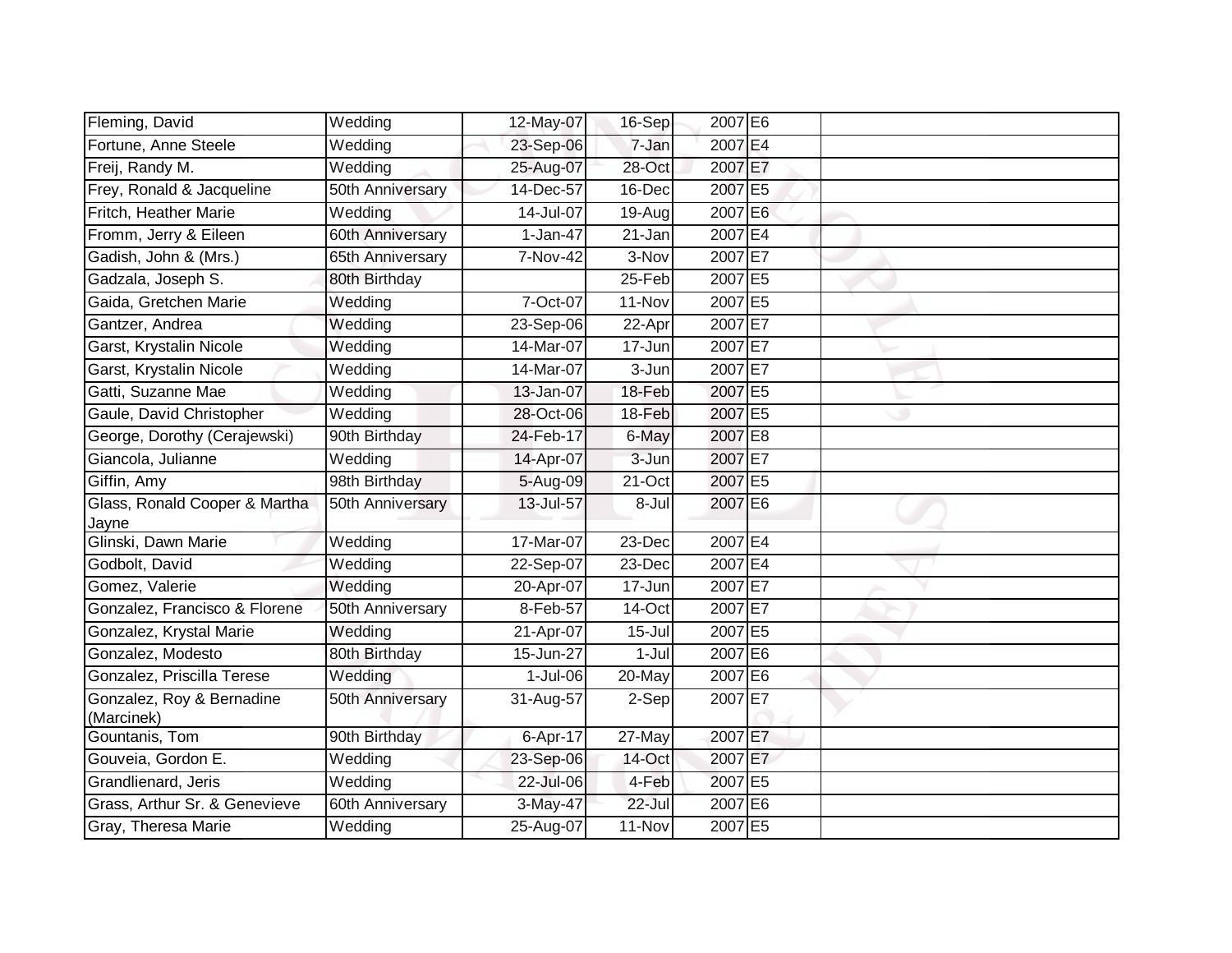| Grommet, Lauren Marie                  | Wedding          | 11-Nov-06            | 4-Mar      | 2007 E4 |                        |
|----------------------------------------|------------------|----------------------|------------|---------|------------------------|
| Grudzien, John S. & Marie L.           | 60th Anniversary | Sepember 20,<br>1947 | 21-Sep     | 2007 E9 |                        |
| Haan, Kenneth & Loretta                | 50th Anniversary | 6-Jul-57             | $8 -$ Jul  | 2007 E6 |                        |
| (Mitchell)                             |                  |                      |            |         |                        |
| Hageman, Martin                        | 91st Birthday    | 16-Oct-16            | 11-Nov     | 2007 E5 |                        |
| Harrison, Charles & Gladys             | 65th Anniversary | 18-Oct-42            | 28-Oct     | 2007 E7 |                        |
| Harvoth, Daniel                        | Wedding          | 4-Nov-07             | 2-Dec      | 2007 E7 |                        |
| Haworth, Heather Brooke                | Wedding          | 13-Nov-06            | 14-Jan     | 2007 E4 |                        |
| Hayes, Walter & Phyllis                | 50th Anniversary | 26-Apr-57            | 20-May     | 2007 E6 |                        |
| Hecimovich, Kenneth Robert             | Wedding          | 9-Sep-06             | 5-Aug      | 2007 E7 |                        |
| Hegedus, William (Bill) & Mary<br>Jane | 50th Anniversary | 4-Aug-56             | 11-Mar     | 2007 E5 |                        |
| Heggi, Charles & Eleanore              | 50th Anniversary | 16-Nov-57            | 9-Dec      | 2007 E5 |                        |
| Heminger, Ray & Agnes                  | 60th Anniversary | 28-Jun-47            | 29-Jul     | 2007 E7 |                        |
| Hendrickson, Carrie Michelle           | Wedding          |                      | 28-Jan     | 2007 E5 | Wedding date not given |
| Hernandez, Kerry Patrick               | Wedding          | 21-Apr-07            | $15 -$ Jul | 2007 E5 |                        |
| Hess, Diana Katherine                  | Wedding          | 28-Oct-06            | 18-Feb     | 2007 E5 |                        |
| Higy, Andrew                           | Wedding          | 7-Oct-06             | 18-Feb     | 2007 E4 |                        |
| Hilbrich, Bill & Janet (Daniels)       | 50th Anniversary |                      | 11-Nov     | 2007 E5 | Wedding date not given |
| Hilbrich, William R.                   | 80th Birthday    | 10-Jul-27            | $8 -$ Jul  | 2007 E7 |                        |
| Hill, Kenneth J.                       | 80th Birthday    |                      | 3-Jun      | 2007 E6 | Birth date not given   |
| Hines, Wilma                           | 90th Birthday    | 23-Sep-17            | 14-Oct     | 2007 E7 |                        |
| Hines, Wilma                           | 90th Birthday    | 23-Sep-17            | 28-Oct     | 2007 E7 |                        |
| Hinken, Heather Marie                  | Wedding          | 6-Oct-07             | 16-Dec     | 2007 E5 |                        |
| Hinshaw, Kimberly Ann                  | Wedding          | 28-Oct-06            | 7-Jan      | 2007 E4 |                        |
| Hinshaw, Mark Patrick                  | Wedding          | 23-Sep-06            | 7-Jan      | 2007 E4 |                        |
| Hinton, Joseph Bryan                   | Wedding          | 8-Sep-07             | 30-Dec     | 2007 E4 |                        |
| Holladay, Aaron                        | Wedding          | 20-Jun-07            | 26-Aug     | 2007 E8 |                        |
| Holm, Courtney                         | Wedding          | 10-Aug-07            | 2-Dec      | 2007 E7 |                        |
| Hovan, Steven Gregory                  | Wedding          | 11-Nov-06            | 4-Mar      | 2007 E4 |                        |
| Hubinger, Dave & Donna (Brock)         | 50th Anniversary | 16-Mar-57            | 29-Apr     | 2007 E6 |                        |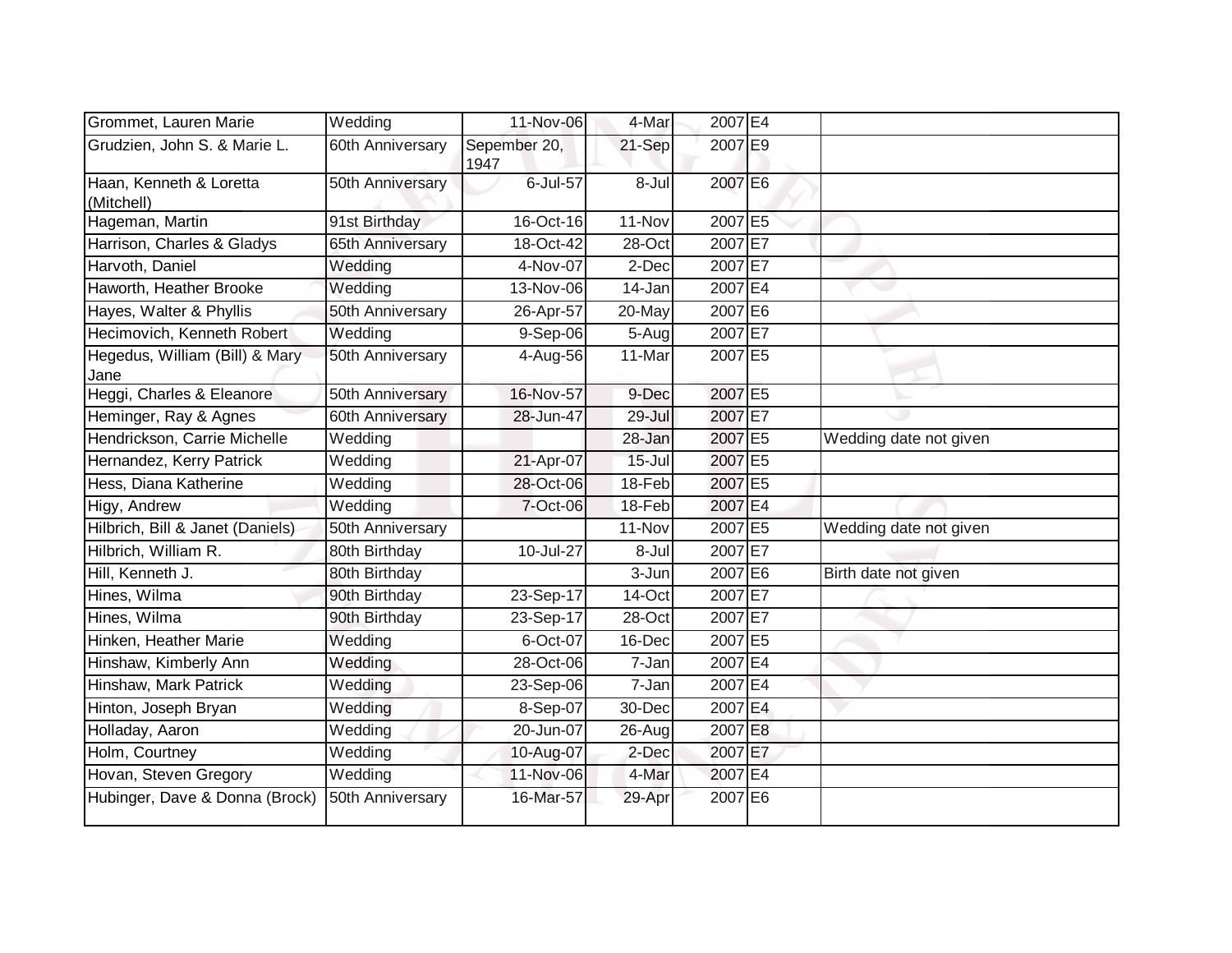| Hudson, Dana Elizabeth                           | Wedding          | 26-May-07   | 2-Sep   | 2007 E7               |                                                  |
|--------------------------------------------------|------------------|-------------|---------|-----------------------|--------------------------------------------------|
| Hudson, James Matthew                            | Wedding          | 14-Jul-07   | 19-Aug  | 2007 E6               |                                                  |
| Hundley, Leslie                                  | Wedding          | 6-Aug-06    | 1-Jul   | 2007 E7               |                                                  |
| Huse, James & Katherine                          | 70th Anniversary | 1-Sep-37    | 9-Sep   | 2007 E7               |                                                  |
| Ingersoll, James Erik                            | Wedding          | 1-Sep-07    | 3-Nov   | 2007 E7               |                                                  |
| Ingram, Dorothy                                  | 95th Birthday    |             | 2-Sep   | 2007 E7               | Birth date not given                             |
| Ireland, Ryan Matthew                            | Wedding          | 1-Sep-07    | 11-Nov  | 2007 E5               |                                                  |
| Jackson, Wayne & Marilyn                         | 50th Anniversary | 1957        | 23-Dec  | $2007$ E <sup>4</sup> | Exact wedding date not given                     |
| Janik, Helen                                     | 90th Birthday    | 14-Jul-17   | 26-Aug  | 2007 E10              |                                                  |
| Janik, Sofia                                     | 90th Birthday    | 10-Jun-17   | 10-Jun  | 2007 E4               |                                                  |
| Jantzen, Carl & Bonnie                           | 50th Anniversary |             | 30-Dec  | 2007 E4               | Wedding date not given; celebrated on<br>July 22 |
| Jastrzab, Frances                                | 90th Birthday    |             | 22-Jul  | 2007 E5               | Birth date not given                             |
| Jensen, Kimberley Anne                           | Wedding          | 2-Jun-07    | 8-Jul   | 2007 E7               |                                                  |
| Johnson, Dale Wayne & Tammy<br>Lynn (Tennison)   | 25th Anniversary | 28-Dec-81   | 18-Mar  | 2007 E5               |                                                  |
| Johnson, Eldon R. Jr. & Emogene 65th Anniversary |                  |             | 21-Oct  | 2007 E5               | Wedding date not given                           |
| Johnson, Jennifer                                | Wedding          | 21-Oct-06   | $1-Jul$ | 2007 E7               |                                                  |
| Johnson, Laura R.                                | Wedding          | 8-Jul-06    | 14-Jan  | 2007 E4               |                                                  |
| Jones, Carroll & Nellie                          | 50th Anniversary | 1957        | 17-Jun  | 2007 E6               | Full wedding date not given                      |
| Kadet, Joshur L.                                 | Wedding          | 5-May-07    | 2-Sep   | 2007 E6               |                                                  |
| Kaletta, Harry & Janet (Shore)                   | 50th Anniversary | 10-Aug-57   | 28-Oct  | 2007 E7               |                                                  |
| Kapelinski, Sara                                 | Wedding          | 28-May-06   | 25-Mar  | 2007 E5               |                                                  |
| Kark, Theresa                                    | 90th Birthday    | 27-Jan-17   | 28-Jan  | 2007 E4               |                                                  |
| Karr, Jennfer Rose                               | Wedding          | $21-Oct-06$ | 19-Aug  | 2007 E6               |                                                  |
| Karr, Jennifer Rose                              | Wedding          | 21-Oct-06   | 2-Sep   | 2007 E6               |                                                  |
| Karras, Sam & Joanne                             | 50th Anniversary | 17-Aug-57   | 9-Sep   | 2007 E7               |                                                  |
| Kasper, Amanda A.                                | Wedding          | 15-Jul-06   | 14-Jan  | 2007 E4               |                                                  |
| Kastak, John C.                                  | Wedding          | 20-May-06   | 24-Jun  | 2007 E7               |                                                  |
| Keatts, Daisy                                    | 90th Birthday    | 4-Jun-17    | 10-Jun  | 2007 E5               |                                                  |
| Kelly, Thomas Sullivan                           | Wedding          | 4-Nov-06    | 25-Feb  | 2007 E4               |                                                  |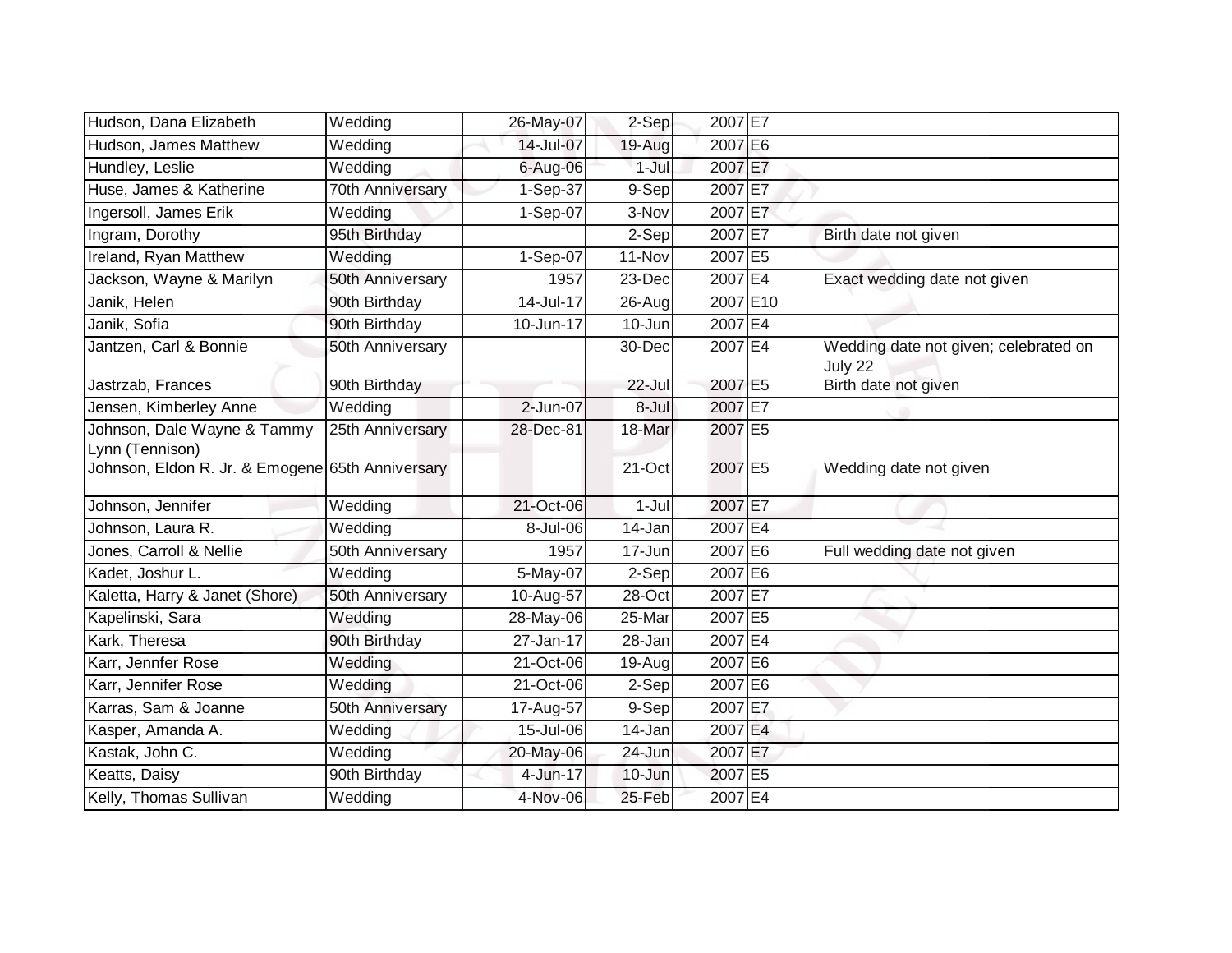| Kemp, Paul Henry & Janice Lee<br>(Bahr)   | 50th Anniversary | 2-Mar-57     | 18-Mar     | 2007 E5 |                      |
|-------------------------------------------|------------------|--------------|------------|---------|----------------------|
| Kern, Jerome A. & Mary Emily              | 50th Anniversary | 7-Sep-57     | 9-Sep      | 2007 E6 |                      |
| Kessler, Dick & Donna                     | 50th Anniversary | 10-Aug-57    | $11-Nov$   | 2007 E5 |                      |
| Kielpikowski, George J. &<br>Catherine E. | 65th Anniversary | $3 -$ Jul-42 | 19-Aug     | 2007 E7 |                      |
| Kijewski, Melissa Marie                   | Wedding          | 26-Aug-06    | $21 - Jan$ | 2007 E5 |                      |
| Klaas, Ralph & Ruth                       | 70th Anniversary | 19-Aug-37    | $16-Sep$   | 2007 E6 |                      |
| Klaas, Ralph & Ruth                       | 70th Anniversary | 19-Aug-37    | 9-Sep      | 2007 E6 |                      |
| Klcoko, Karen Marie                       | Wedding          | 21-Apr-07    | $19-Aug$   | 2007 E7 |                      |
| Kline, Gloria (Bagdon)                    | 85th Birthday    | 15-May-22    | 3-Jun      | 2007 E7 |                      |
| Kline, Jason Michael                      | Wedding          | 16-Jun-07    | 30-Dec     | 2007 E4 |                      |
| Knazur, Maria Sophie                      | Wedding          | 19-May-07    | 16-Dec     | 2007 E5 |                      |
| Kocon, Stanley S. & Frances J.            | 50th Anniversary | 6-Jul-57     | 8-Jul      | 2007 E6 |                      |
| Kocsis, Sarah Katherine                   | Wedding          | 17-Jun-05    | 29-Apr     | 2007 E7 |                      |
| Koepke, Glenn & Nancy                     | 40th Anniversary | 18-Aug-67    | 16-Sep     | 2007 E7 |                      |
| Kokinda, Mary                             | 90th Birthday    |              | 26-Aug     | 2007 E9 |                      |
| Kopeschka, Stephen John                   | Wedding          | 12-May-07    | 5-Aug      | 2007 E7 |                      |
| Korwek, Robert                            | 80th Birthday    |              | 4-Feb      | 2007 E4 | Birth date not given |
| Kosinski, Mary                            | 90th Birthday    | 1-Aug-17     | 12-Aug     | 2007 E6 |                      |
| Kozinski, Michael                         | Wedding          | 10-Aug-07    | 2-Dec      | 2007 E7 |                      |
| Kozy, Joseph & Roseann                    | 50th Anniversary | 27-Apr-57    | 27-May     | 2007 E6 |                      |
| Kraft, Harry Carwin "Coot"                | 93rd Birthday    | 23-Aug-14    | 2-Sep      | 2007 E7 |                      |
| Kruit, John & Dorothy Mae (Tews)          | 65th Anniversary | 21-Nov-42    | 30-Dec     | 2007 E4 |                      |
| Krupinski, Gregory Thomas                 | Wedding          | 26-Aug-06    | 11-Nov     | 2007 E5 |                      |
| Kupsik, Katie Elizabeth                   | Wedding          | 5-May-07     | 24-Jun     | 2007 E7 |                      |
| Kurutz, Eric Matthew                      | Wedding          | 14-Oct-06    | 3-Jun      | 2007 E7 |                      |
| Labriola, Carolo Giuseppe                 | Wedding          | 13-Oct-07    | 2-Dec      | 2007 E7 |                      |
| LaMar, Jason David                        | Wedding          | 27-May-07    | 12-Aug     | 2007 E7 |                      |
| LaMere, AI & Dorothy                      | 60th Anniversary | 16-Aug-47    | 12-Aug     | 2007 E7 |                      |
| LaPosa, Louis F. & Barbara A.             | 50th Anniversary | 31-Aug-57    | 26-Aug     | 2007 E9 |                      |
| Lavendusky, Edward A.                     | Wedding          | 28-Oct-06    | 4-Feb      | 2007 E4 |                      |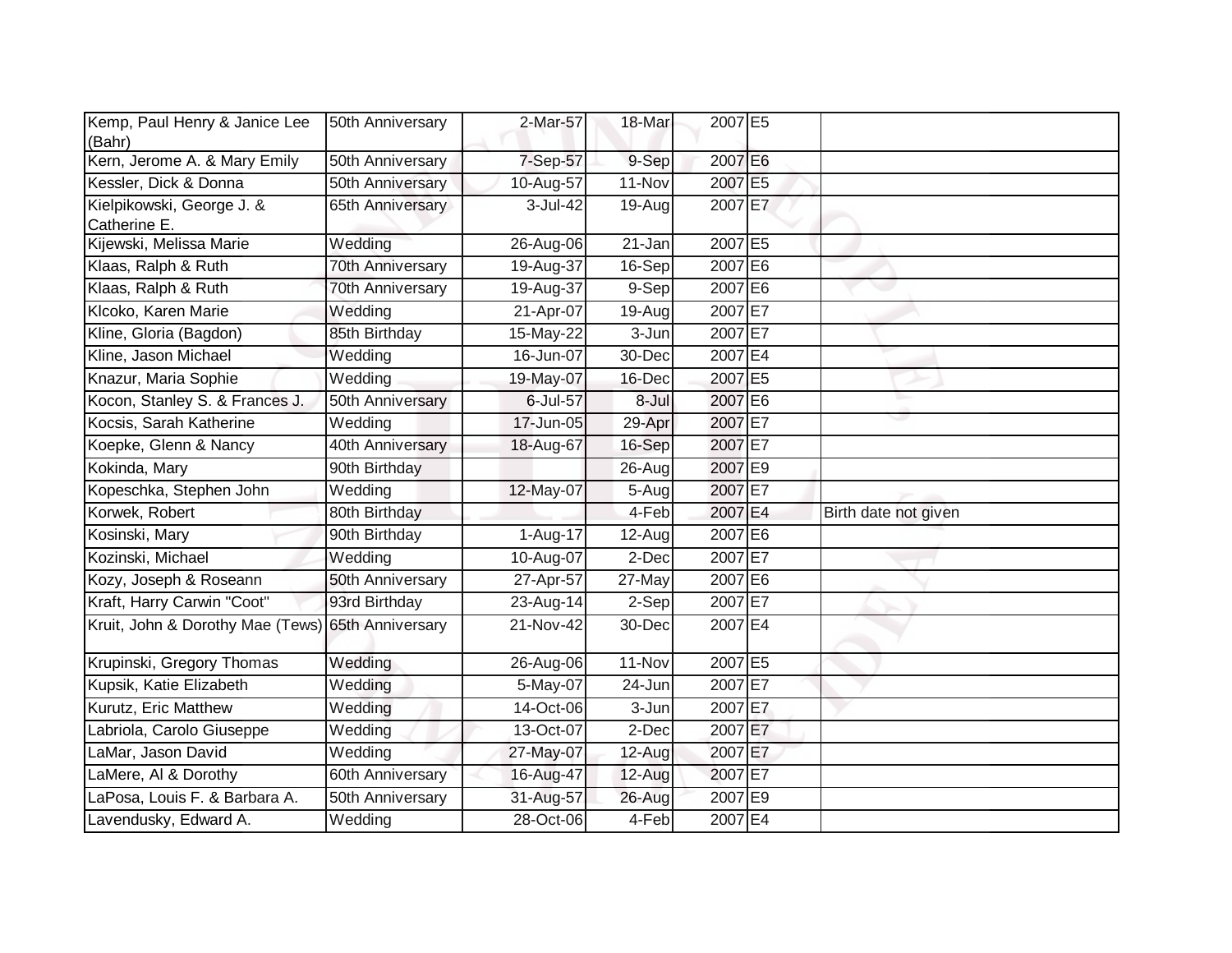| Lawless, Joshua Jeffery                     | Wedding          | 13-Jan-07  | 18-Feb             | 2007 E5             |                              |
|---------------------------------------------|------------------|------------|--------------------|---------------------|------------------------------|
| Lemon, Helen                                | 94th Birthday    |            | July1 <sub>5</sub> | 2007 E5             | Birth date not given         |
| Lennertz, Charles P. & Dorothy              | 65th Anniversary | 30-May-42  | 3-Jun              | 2007 E7             |                              |
| Lindenberg, Rian                            | Wedding          | 21-Jul-07  | 21-Oct             | 2007 E5             |                              |
| Liss, Katherine                             | Wedding          | 23-Jul-07  | 23-Dec             | 2007 E5             |                              |
| Liszczak, Joseph                            | Wedding          | 16-Aug-07  | 21-Sep             | 2007 E9             |                              |
| Liszczak, Joseph                            | Wedding          | 16-Aug-07  | 2-Sep              | 2007 E7             |                              |
| Livesay, Michael                            | Wedding          | 17-Feb-07  | 15-Apr             | 2007 E7             |                              |
| Lochte, Charles                             | 90th Birthday    | 26-Apr-17  | 22-Apr             | 2007 E7             |                              |
| Long, Andrew                                | Wedding          | 14-Jul-07  | 28-Oct             | 2007 E7             |                              |
| Luptak, John & Frances<br>(Sutkowski)       | 50th Anniversary | 30-Nov-57  | 2-Dec              | 2007 E7             |                              |
| Luxford, Cynthia M.                         | Wedding          | 20-Jun-07  | 26-Aug             | 2007 E8             |                              |
| Mack, Velmar T.                             | 90th Birthday    | 1917       | $20$ -May          | 2007 E7             | Cpmplete birthdate not given |
| Madison, Daniel A. Jr.                      | Wedding          | 15-Jul-06  | 14-Jan             | 2007 E4             |                              |
| Malone, Brian William                       | Wedding          | 27-Jun-05  | 29-Apr             | 2007 E7             |                              |
| Maman, Gregory Harry & Anne<br>(Nisevich)   | 60th Anniversary | 29-Jun-47  | 22-Jul             | 2007 E6             |                              |
| Mancilla, Gregory Alan                      | Wedding          | 11-Aug-07  | 26-Aug             | 2007 E8             |                              |
| Maple, Emerald                              | 96th Birthday    | 20-Oct-11  | $21-Oct$           | 2007 E5             |                              |
| Maple, Emerald G. & Barbara N.              | 70th Anniversary | 17-Jul-37  | $15 -$ Jul         | 2007 E4             |                              |
| Marnell, Steven                             | Wedding          | 20-Apr-07  | 17-Jun             | 2007 E7             |                              |
| Marner, Thomas Wayne &<br>Beverly           | 50th Anniversary | 12-Jan-57  | 21-Jan             | 2007 E5             |                              |
| Marsh, Denise                               | Wedding          | 28-Oct-06  | 4-Feb              | 2007 E4             |                              |
| Marsh, Joshua James                         | Wedding          | 5-Aug-06   | $15 -$ Jul         | 2007 E5             |                              |
| Martin, Ed & Marilynn                       | 50th Anniversary | $7-Sep-57$ | 30-Sep             | 2007 D <sub>6</sub> |                              |
| Massey, Dean & Pat                          | 50th Anniversary | 30-Nov-57  | 2-Dec              | 2007 E7             |                              |
| Massi, George & Cindy (Blazak)              | 40th Anniversary | 2-Sep-67   | 30-Sep             | 2007 D <sub>6</sub> |                              |
| Massi, George J. Sr.                        | 98th Birthday    | 26-Aug-09  | 16-Sep             | 2007 E6             |                              |
| McCarthy, James S. & Judith A.<br>(Hanchar) | 50th Anniversary | 30-Nov-57  | 25-Nov             | 2007 D <sub>5</sub> |                              |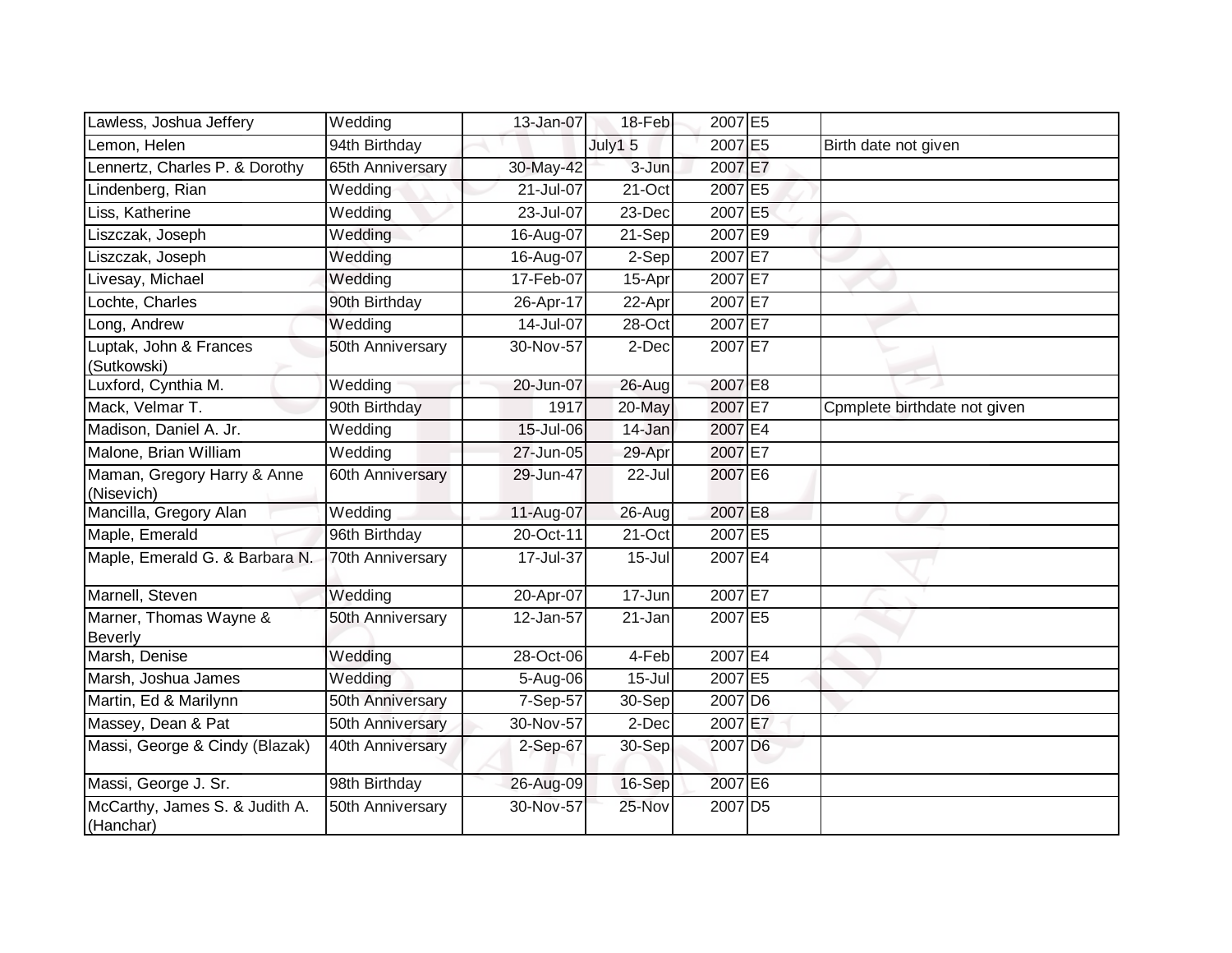| McCarty, Donald W. & Sylvia A.                              | 50th Anniversary | 11-May-57   | 10-Jun    | 2007 E4             |                        |
|-------------------------------------------------------------|------------------|-------------|-----------|---------------------|------------------------|
| McClure, David                                              | Wedding          | 22-Jun-07   | 16-Dec    | 2007 E5             |                        |
| McDonald, Colleen M.                                        | Wedding          | 18-Aug-07   | 16-Sep    | 2007 E7             |                        |
| McDonald, Erik Thomas                                       | Wedding          | 26-May-07   | 9-Sep     | 2007 E6             |                        |
| McDonald, Robert Charles<br>Duncan & Gail Sandra (Billings) | 50th Anniversary | 23-Feb-57   | 22-Apr    | 2007 E7             |                        |
| McFall, Evelyn                                              | 90th Birthday    |             | 21-Sep    | 2007 E9             | Birth date not given   |
| McGinley, Kimberly N.                                       | Wedding          | 25-Aug-07   | 28-Oct    | 2007 E7             |                        |
| McGoldrick, Kevin John                                      | Wedding          | 21-Apr-07   | $19-Aug$  | 2007 E7             |                        |
| McLaughlin, Ralph & Barbara                                 | 50th Anniversary | $23-Nov-57$ | 25-Nov    | 2007 D <sub>5</sub> |                        |
| Means, Mary E.                                              | Wedding          | 29-Sep-07   | 16-Dec    | 2007 E5             |                        |
| Meier, Norm & Barb                                          | 50th Anniversary | 27-Apr-57   | $1-Jul$   | 2007 E7             |                        |
| Mejia, Joe Lopez                                            | Wedding          | 6-Oct-07    | 16-Dec    | 2007 E5             |                        |
| Mellon, Toni Marie                                          | Wedding          | 28-Apr-07   | $22$ -Jul | 2007 E5             |                        |
| Merchat, Anna                                               | 90th Birthday    | 20-Nov-17   | 18-Nov    | 2007 E5             |                        |
| Metros, Nicholas Deane                                      | Wedding          | 1-Jul-06    | 20-May    | 2007 E6             |                        |
| Metzler, Tiffany C.                                         | Wedding          | 3-Jan-07    | 21-Jan    | 2007 E5             |                        |
| Michaels, Lawrence R.                                       | Wedding          | 7-Oct-07    | 11-Nov    | 2007 E5             |                        |
| Migliorini, Alisa Marie                                     | Wedding          | 9-Sep-06    | 5-Aug     | 2007 E7             |                        |
| Mileusnich, Michele                                         | Wedding          | 10-Aug-07   | 30-Sep    | 2007 D7             |                        |
| Mileusnich, Michele                                         | Wedding          | 10-Aug-07   | $16-Sep$  | 2007 E7             |                        |
| Miller, Caroline Grace                                      | Wedding          | 23-Sep-06   | 14-Oct    | 2007 E7             |                        |
| Miller, Emmett                                              | 80th Birthday    |             | 3-Jun     | 2007 E6             | Birth date not given   |
| Miller, Lynn & Barbara                                      | 50th Anniversary | 2-Feb-57    | 18-Feb    | 2007 E5             |                        |
| Miniuk, Dolores                                             | 90th Birthday    |             | 18-Nov    | 2007 E5             | Birth date not given   |
| Moeller, John & Henrietta                                   | 60th Anniversary | 27-Nov-47   | 16-Dec    | 2007 E5             |                        |
| Mroz, Lou                                                   | 89th Brithday    |             | 26-Aug    | 2007 E10            | Birth date not given   |
| Mroz, Lou & Virginia                                        | 53rd Anniversary |             | 26-Aug    | 2007 E10            | Wedding date not given |
| Mueller, Kathryn Terese                                     | Wedding          | 5-Aug-07    | 30-Sep    | 2007 D6             |                        |
| Mullins, Lowell & Pauline                                   | 60th Anniversary | 8-Aug-47    | 22-Jul    | 2007 E6             |                        |
| Murcheck, George Edward Jr.                                 | Wedding          | 21-Oct-06   | 7-Jan     | 2007 E4             |                        |
| Myslive, Dave & Jean                                        | 50th Anniversary | 4-May-57    | 27-May    | 2007 E6             |                        |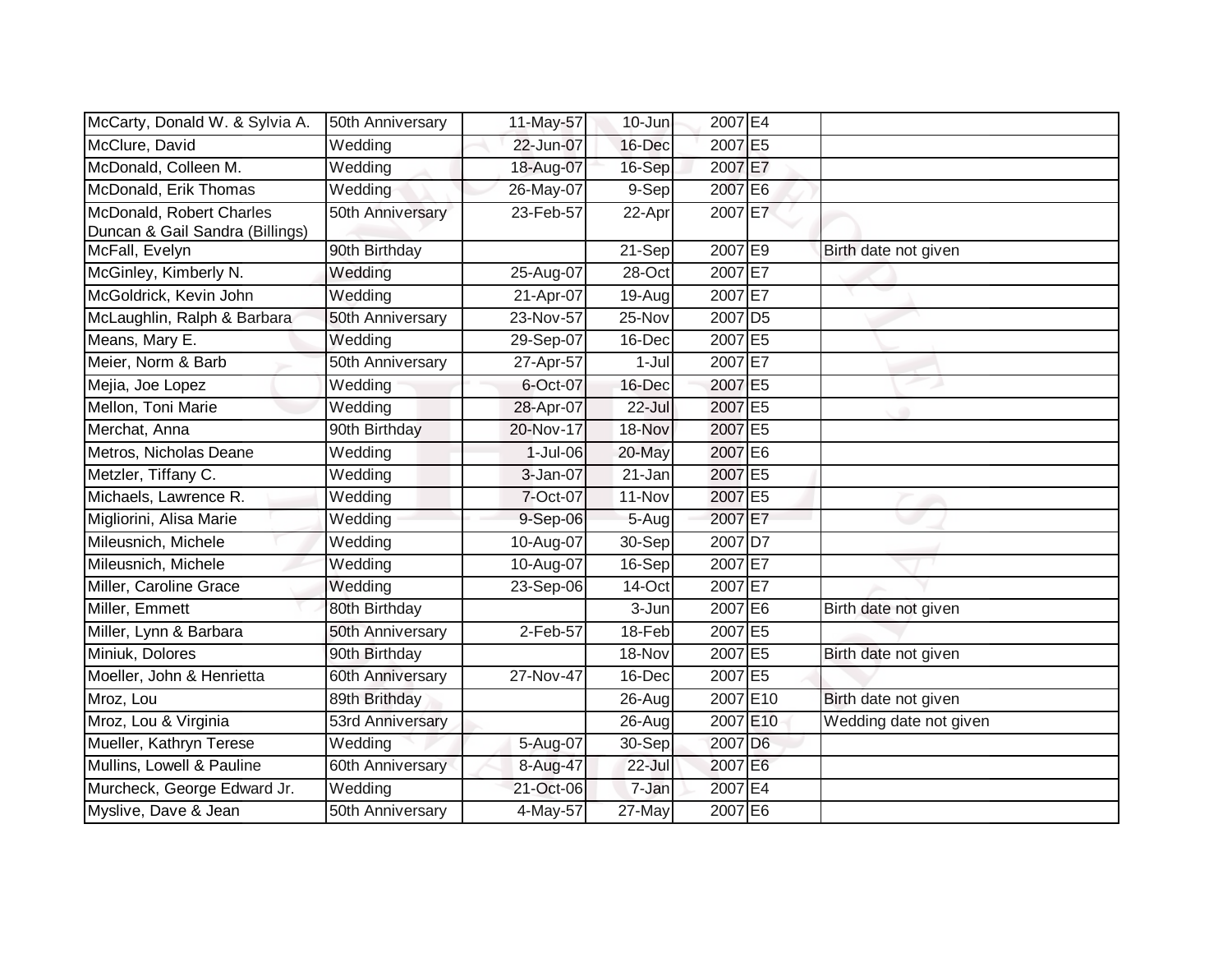| Natelborg, Christopher                                  | Wedding          | 11-Aug-07              | 2-Sep      | 2007 E6  |                      |
|---------------------------------------------------------|------------------|------------------------|------------|----------|----------------------|
| Nelson, Brian David                                     | Wedding          | 8-Jul-06               | 12-Aug     | 2007 E6  |                      |
| Olin, Don                                               | Wedding          | 29-Sep-07              | 16-Dec     | 2007 E5  |                      |
| Ostoich, John & Stella                                  | 50th Anniversary | 8-Jun-57               | $1-Jul$    | 2007 E7  |                      |
| Ostrom, Aaron                                           | Wedding          | 6-Aug-06               | $1-Jul$    | 2007 E7  |                      |
| Ostrom, Ann                                             | 90th Birthday    |                        | 19-Aug     | 2007 E7  | Birth date not given |
| Ostrowski-Riebe, Lottie                                 | 90th Birthday    | 8-Aug-17               | 5-Aug      | 2007 E6  |                      |
| Overgarrd-Davis, Heather L.                             | Wedding          | 20-Jan-07              | 22-Jul     | 2007 E6  |                      |
| Pachniak, John                                          | 90th Birthday    | 18-Aug-17              | 19-Aug     | 2007 E7  |                      |
| Page, Brent Alen                                        | Wedding          | 13-Oct-06              | $15 -$ Jul | 2007 E5  |                      |
| Parbst, Richard (Dick) M. & Loise<br>Jeanne (VandeVort) | 50th Anniversary | 13-Jul-57              | 29-Jul     | 2007 E6  |                      |
| Parker, Brett                                           | Wedding          | 14-Apr-07              | $15 -$ Jul | 2007 E4  |                      |
| Parr, Maxine                                            | 90th Birthday    |                        | $28 - Oct$ | 2007 E7  | Birth date not given |
| Parr, Maxine                                            | 90th Birthday    |                        | 14-Oct     | 2007 E7  | Birth date not given |
| Partain, Jeremy                                         | Wedding          | 23-Sep-06              | 14-Jan     | 2007 E5  |                      |
| Patterson, Heather May                                  | Wedding          | 12-May-07              | 5-Aug      | 2007 E7  |                      |
| Peek, Margaret                                          | 80th Birthday    | 20-Oct-27              | 11-Nov     | 2007 E5  |                      |
| Persic, Steve                                           | Wedding          | 28-Mar-07              | 6-May      | 2007 E9  |                      |
| Peters, Isabella                                        | 90th Birthday    | $\overline{1}$ -May-17 | 6-May      | 2007 E9  |                      |
| Peterson, Richard & Patsy                               | 40th Anniversary | 28-Oct-67              | $28-Oct$   | 2007 E7  |                      |
| Polak, Scott Eric                                       | Wedding          | 21-Jul-07              | 21-Oct     | 2007 E5  |                      |
| Poland, Charles & Dorothy                               | 50th Anniversary | 28-Sep-57              | 21-Oct     | 2007 E5  |                      |
| Polizotto, Scott                                        | Wedding          | 21-Jul-07              | 3-Nov      | 2007 E7  |                      |
| Pollaro, James Ralph                                    | Wedding          | 26-May-07              | 9-Sep      | 2007 E6  |                      |
| Poludniak, Kevin Gerard                                 | Wedding          | 19-May-07              | 16-Dec     | 2007 E5  |                      |
| Poole, Charles Ashton                                   | Wedding          | 25-Aug-07              | 11-Nov     | 2007 E5  |                      |
| Povlinski, Walter Jr. & Carol                           | 50th Anniversary | 27-May-57              | 26-Aug     | 2007 E10 |                      |
| Powell, Joseph & Francyne                               | 50th Anniversary | July 2,1957            | 8-Jul      | 2007 E6  |                      |
| Pratt, Leah Anne                                        | Wedding          | 22-Jul-06              | 4-Feb      | 2007 E5  |                      |
| Primer, Richard & Charlotte<br>(Hydo)                   | 50th Anniversary | 29-Jun-57              | 22-Jul     | 2007 E5  |                      |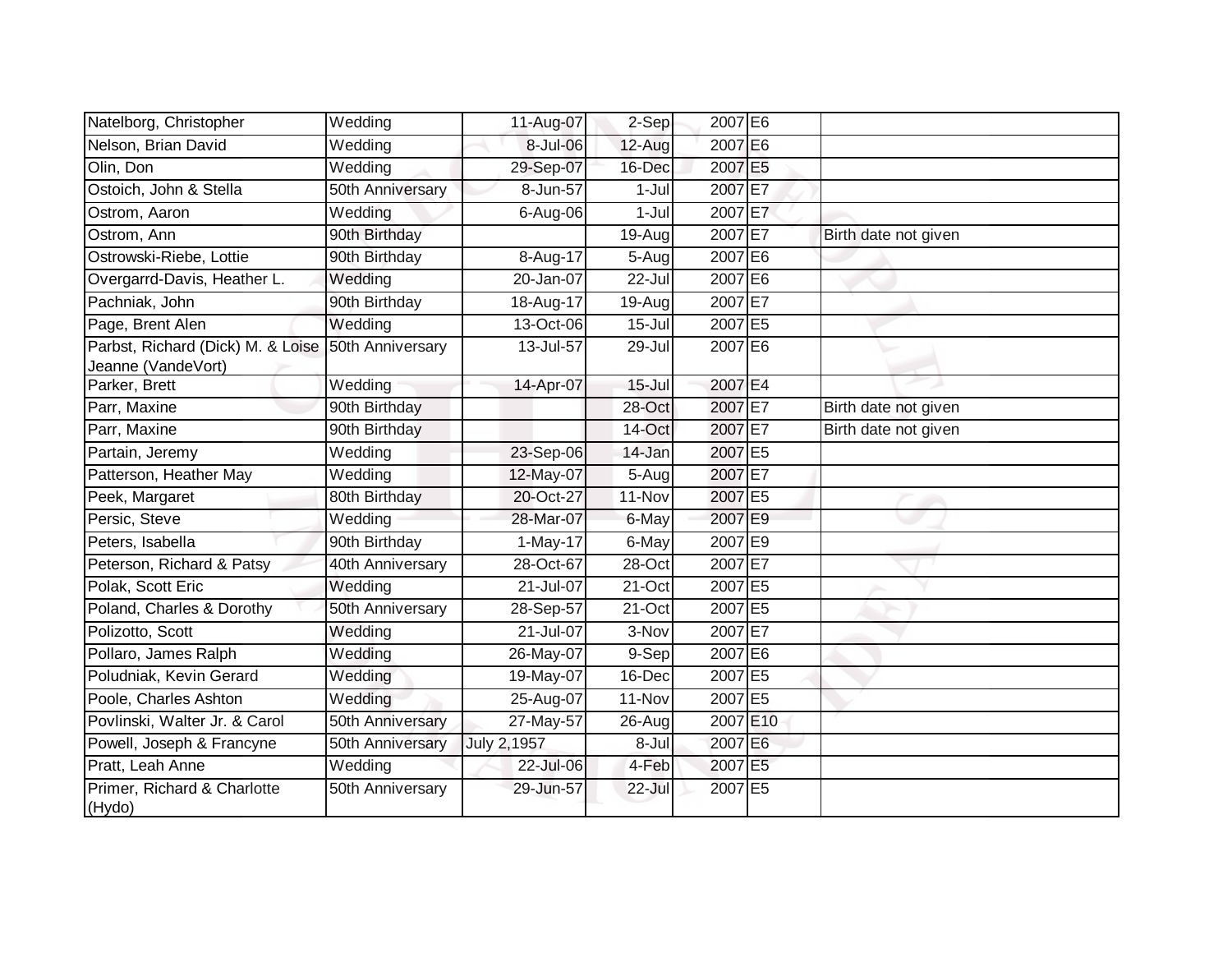| Purkey, Ronald C. (Rev.) & Sarah 50th Anniversary |                  | 16-Feb-57    | 11-Feb    | 2007 E5             |                           |
|---------------------------------------------------|------------------|--------------|-----------|---------------------|---------------------------|
| Sibert<br>Qualls, Nicholas Paul                   | Wedding          | 7-Oct-06     | 25-Feb    | 2007 E5             |                           |
| Raasch, Edward                                    | 90th Birthday    | 1917         | $15$ -Apr | 2007 E6             | Exact birthdate not given |
| Ratley, Luke Jr. & Georgia Mae<br>(Huggins)       | 60th Anniversary | 1947         | 25-Nov    | 2007 D <sub>5</sub> | Wedding date not given    |
| Rauer, Margaret                                   | 100th Birthday   | $10$ -Jun-07 | $2-Sep$   | 2007 E7             |                           |
| Rhoda, Katherine                                  | Wedding          | 14-Jul-07    | $30-Sep$  | 2007 D6             |                           |
| Richter, Harry                                    | Wedding          | 1-Jun-07     | 22-Jul    | 2007 E5             |                           |
| Riebe, Lottie (Ostrowski)                         | 90th Birthday    | 8-Aug-17     | $5-Aug$   | 2007 E6             |                           |
| Rivera, Nedda                                     | Wedding          | 7-Jul-07     | 29-Jul    | 2007 E6             |                           |
| Robertson, Monica                                 | Wedding          | 15-Sep-07    | 2-Dec     | 2007 E7             |                           |
| Robinson, Helen                                   | Wedding          | 29-Sep-07    | 16-Dec    | 2007 E5             |                           |
| Rodman, Elizabeth Marie                           | Wedding          | 30-Sep-06    | 21-Jan    | 2007 E5             |                           |
| Rodruguez, Elias P. II                            | Wedding          | 16-Jun-07    | 30-Sep    | 2007 D7             |                           |
| Rossiano, Jim                                     | 80th Birthday    | 19-May-27    | 20-May    | 2007 E6             |                           |
| Ruffner, Crystal Marie                            | Wedding          | 18-Nov-06    | 21-Jan    | 2007 E5             |                           |
| Rush, Kevin James                                 | Wedding          | 14-Mar-07    | 3-Jun     | 2007 E7             |                           |
| Rush, Kevin James                                 | Wedding          | 14-Mar-07    | 17-Jun    | 2007 E7             |                           |
| Rzepka, Charlie                                   | 90th Birthday    | 17-Oct-17    | 21-Oct    | 2007 E5             |                           |
| Sabinske, Irene                                   | 100th Birthday   | 24-Mar-07    | 29-Apr    | 2007 E6             |                           |
| Saboff, George                                    | 90th Birthday    | 6-May-17     | 13-May    | 2007 F4             |                           |
| Saffle, Kirk                                      | Wedding          | 23-Jul-07    | 23-Dec    | 2007 E5             |                           |
| Sarbon, Virgil & Ann                              | 50th Anniversary | 13-Apr-57    | 15-Apr    | 2007 E7             |                           |
| Sauer, Rose                                       | 90th Birthday    |              | 3-Nov     | 2007 E7             | Birth date not given      |
| Sausman, Daniel Robert                            | <b>Wedding</b>   | 5-Aug-07     | 30-Sep    | 2007 D <sub>6</sub> |                           |
| Scahill, Ray & Caryl                              | 50th Anniversary |              | $1-Jul$   | 2007 E7             | Wedding date not given    |
| Schafer, Brian Gregory                            | Wedding          | 18-Nov-06    | 21-Jan    | 2007 E5             |                           |
| Scheeringa, Janna Sue                             | Wedding          | 16-Jun-07    | 30-Dec    | 2007 E4             |                           |
| Schroeder, Jim & Joanne                           | 50th Anniversary | 4-Jan-58     | 23-Dec    | 2007 E5             |                           |
| Seitzinger, Carmin & Betty<br>(Wickstrom)         | 50th Anniversary | 28-Dec-57    | 16-Dec    | 2007 E5             |                           |
| Selby, Tom & Laverne                              | 50th Anniversary | 22-Jun-57    | 24-Jun    | 2007 E7             |                           |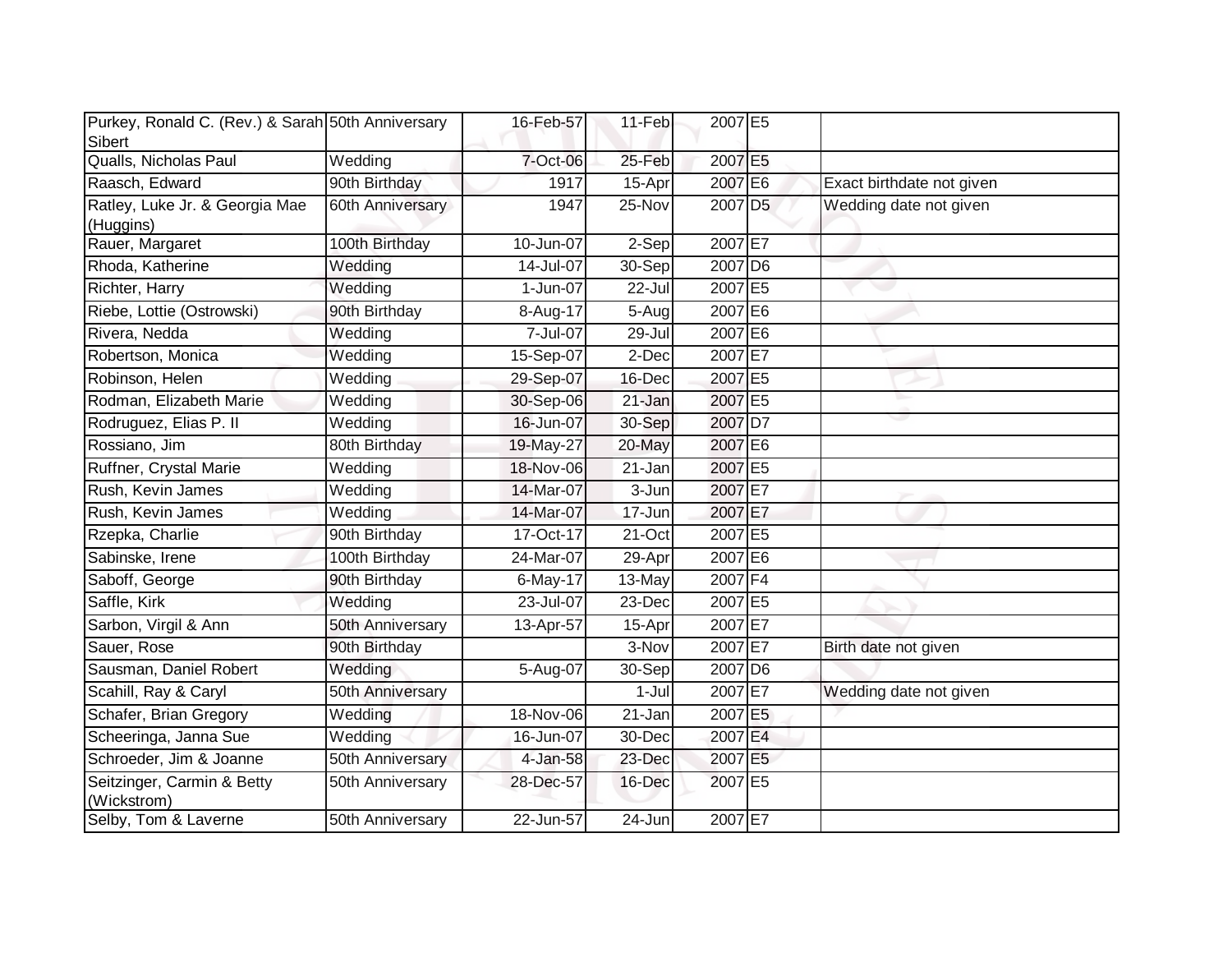| Seljan, Frank & Helen                      | 60th Anniversary | 8-Nov-47    | 2-Dec      | 2007 E7 |                               |
|--------------------------------------------|------------------|-------------|------------|---------|-------------------------------|
| Serynek, John Joseph III                   | Wedding          | 30-Sep-06   | 21-Jan     | 2007 E5 |                               |
| Settlemires, Kristi Daniele                | Wedding          | 4-Nov-06    | 4-Feb      | 2007 E5 |                               |
| Shelby, Jacquiline Marie                   | Wedding          | 26-Aug-06   | 11-Nov     | 2007 E5 |                               |
| Shryock, Betsy A.                          | Wedding          | 20-May-06   | 24-Jun     | 2007 E7 |                               |
| Shumaker, Marianne Lynn                    | Wedding          | 1-Sep-07    | 3-Nov      | 2007 E7 |                               |
| Shurtes, Gene & Elaine                     | 50th Anniversary |             | 22-Jul     | 2007 E6 | Wedding date not given        |
| Siewin, Lindsay                            | Wedding          | 9-Jun-07    | 30-Sep     | 2007 D7 |                               |
| Simmons, Joseph R. & Dolores<br>M. (Gohde) | 50th Anniversary | 12-Oct-57   | 23-Dec     | 2007 E4 |                               |
| Sims, Betty                                | 80th Birthday    |             | 8-Jul      | 2007 E7 | Birth date not given          |
| Singleton, Lindsey Anne                    | Wedding          | 27-Oct-07   | 9-Dec      | 2007 E5 |                               |
| Skertich, Donna                            | Wedding          | 1-Jun-07    | 22-Jul     | 2007 E5 |                               |
| Skorupa, Leann Lynn                        | Wedding          | 7-Jul-07    | 18-Nov     | 2007 E5 |                               |
| Smith, Curtis                              | Wedding          | 14-Apr-07   | 3-Jun      | 2007 E7 |                               |
| Smith, Donald E. & Alice M.                | 50th Anniversary | 1-Jun-57    | 22-Jul     | 2007 E6 |                               |
| Smith, Donald E. & Alice M.                | 50th Anniversary | 1-Jun-57    | 29-Jul     | 2007 E7 |                               |
| Smith, Florence E.                         | 90th Birthday    | 14-Jun-17   | 24-Jun     | 2007 E7 |                               |
| Smith, Kathryn (Kaye)                      | 80th Birthday    | 29-Aug-27   | 9-Sep      | 2007 E7 |                               |
| Sommerfield, Anna                          | 92nd Birthday    | 27-May-15   | 27-May     | 2007 E6 |                               |
| Soplanda, Martha                           | 97th Birthday    | 29-Jul-10   | 19-Aug     | 2007 E7 |                               |
| Spain, Ryan Michael                        | Wedding          | 24-Jul-07   | 19-Aug     | 2007 E7 |                               |
| Spencer, Thomas                            | Wedding          | 23-Aug-07   | 14-Oct     | 2007 E7 | Also in Oct 21 issue, Page E7 |
| Springsteen, Matthew                       | Wedding          | 6-May-06    | 7-Jan      | 2007 E4 |                               |
| Spruitenburg, Susan Faye                   | Wedding          | 23-Aug-07   | 14-Oct     | 2007 E7 | Also in Oct 21 issue, Page E7 |
| Starastu, Richard & Doris                  | 50th Anniversary | 20-Jul-57   | $29 -$ Jul | 2007 E6 |                               |
| Stayer, Mitch                              | Wedding          | 23-Jun-07   | 19-Aug     | 2007 E7 |                               |
| Stearns, Mary Rita                         | 80th Birthday    | 18-May-27   | 27-May     | 2007 E6 |                               |
| Stodola, Jaclyn Elizabeth                  | Wedding          | 28-Apr-07   | $1-Jul$    | 2007 E7 |                               |
| Stoller, Duane H. & Doris J.<br>(Trapp)    | 60th Anniversary | 14-Sep-47   | 9-Sep      | 2007 E7 |                               |
| Stone, Ian Michael                         | Wedding          | 26-May-07   | 2-Sep      | 2007 E7 |                               |
| Stout, Angela Meredith                     | Wedding          | $2$ -Jun-06 | 21-Jan     | 2007 E5 |                               |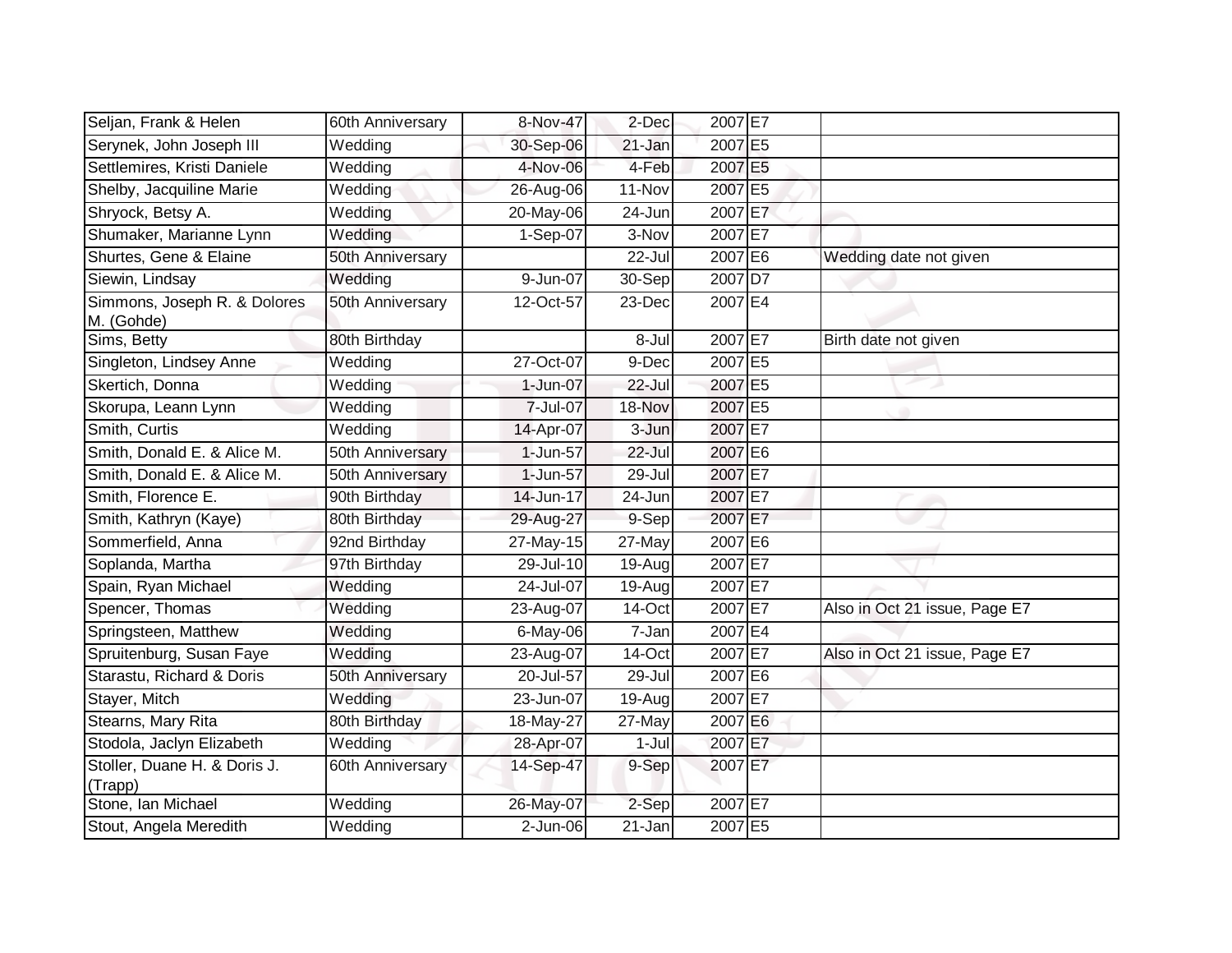| Stowers, Elmer Leon & Mildred<br>Marie  | 75th Anniversary | 17-Dec-32    | 9-Dec                | 2007 E5             |                        |
|-----------------------------------------|------------------|--------------|----------------------|---------------------|------------------------|
| Straw, Bradley Thomas                   | Wedding          |              | 26-Aug-06 Janusry 21 | 2007 E5             |                        |
| Strojny, Thaddeus J. (Ted) &<br>(Mrs.)  | 50th Anniversary | 11-May-57    | 13-May               | 2007 F4             | Wife's name not given  |
| Studer, Elwyn & Caroline                | 65th Anniversary |              | 25-Nov               | 2007 D <sub>5</sub> | Wedding date not given |
| Summers, Crissy L.                      | Wedding          | 18-Aug-07    | 16-Sep               | 2007 E7             |                        |
| Summers, Denise                         | Wedding          | 22-Jun-07    | 16-Dec               | 2007 E5             |                        |
| Surman, Ricky L.                        | Wedding          | 12-May-07    | 9-Sep                | 2007 E7             |                        |
| Sytsma, Robert J.                       | Wedding          | 20-Jan-07    | $22 -$ Jul           | 2007 E6             |                        |
| Tanis, Dave & Joyce                     | 50th Anniversary | 3-May-57     | 6-May                | 2007 E9             |                        |
| Teumer, Frank & Cecilia                 | 50th Anniversary |              | 21-Oct               | 2007 E5             | Wedding date not given |
| Tharin, James Cotter                    | Wedding          | 28-Oct-06    | 7-Jan                | 2007 E4             |                        |
| Thompson, Robert R.                     | 90th Birthday    |              | 5-Aug                | 2007 E6             | Birth date not given   |
| Tirpak, Tracy                           | Wedding          | $6$ -May-06  | 7-Jan                | 2007 E4             |                        |
| Tite, Esther A.                         | 75th Birthday    |              | 13-May               | 2007 F5             | Birth date not given   |
| Tite, Esther A.                         | 75th Birthday    |              | 22-Apr               | 2007 E7             | Birth date not given   |
| Tomczak, Bob & Joan                     | 50th Anniversary | 10-Aug-57    | 16-Sep               | 2007 E7             |                        |
| Tomsheck, Brian                         | Wedding          | 26-May-07    | 3-Nov                | 2007 E7             |                        |
| <b>Torres, Mark Anthony</b>             | Wedding          | 28-Apr-07    | $22$ -Jul            | 2007 E5             |                        |
| Torres, Raul Sr.                        | 80th Birthday    | 6-May-27     | 6-May                | 2007 E8             |                        |
| Trinkle, Marion H.                      | 90th Birthday    | 18-Apr-17    | 19-Aug               | 2007 E6             |                        |
| Tuck, Richard Lee Sr. & Barbara<br>Jean | 50th Anniversary |              | 28-Oct               | 2007 E7             | Wedding date not given |
| Turner, John Daniel                     | Wedding          | 16-Oct-07    | 9-Dec                | 2007 E5             |                        |
| Tyrrell, Sallie T.                      | Wedding          | 12-May-07    | 9-Sep                | 2007 E7             |                        |
| Ulaskas, Donald & Bernadine             | 50th Anniversary | 23-Nov-57    | 18-Nov               | 2007 E5             |                        |
| Uram, Florence                          | 90th Birthday    |              | 22-Jul               | 2007 E7             | Birth date not given   |
| Vaclavik, Steve & Loraine               | 60th Anniversary | 11-Aug-47    | 30-Sep               | 2007 D7             |                        |
| Van Houten, Tymona                      | Wedding          | 11-Aug-07    | 2-Sep                | 2007 E6             |                        |
| Vanat, Zachary David                    | Wedding          | 2-Sep-06     | 17-Jun               | 2007 E6             |                        |
| VanderMeer, Cyril                       | 100th Birthday   | 17-Dec-07    | 23-Dec               | 2007 E4             |                        |
| Velazquez, Raul                         | Wedding          | $24$ -Dec-06 | 14-Jan               | 2007 E5             |                        |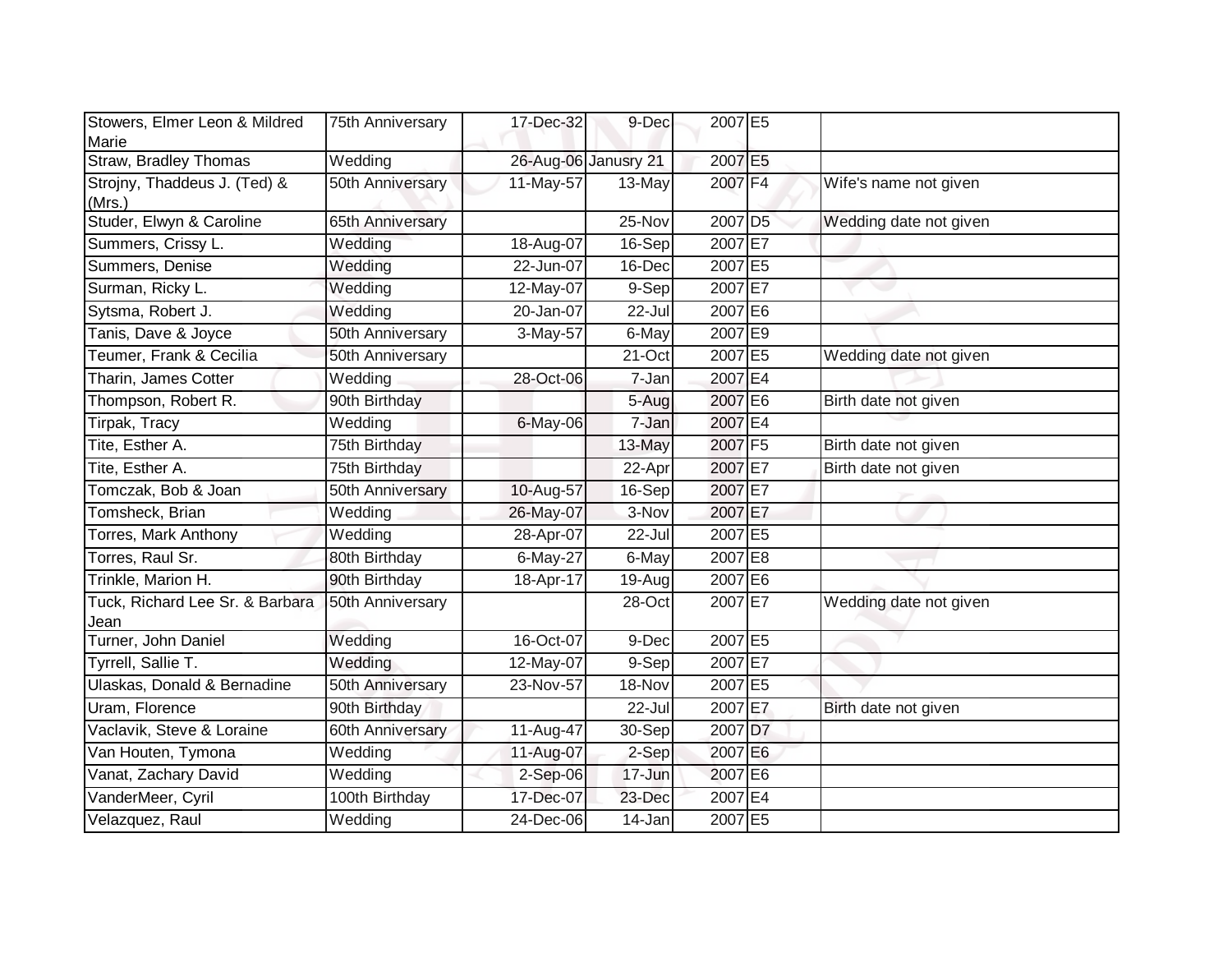| Verkler, Brandon Joseph                     | Wedding               | 14-Jul-07           | 30-Sep | 2007 D7 |                        |
|---------------------------------------------|-----------------------|---------------------|--------|---------|------------------------|
| Vezeau, Chantel Ryan                        | Wedding               | 9-May-07            | 24-Jun | 2007 E6 |                        |
| Virgo, Prospero & Rose                      | 60th Anniversary      |                     | 21-Sep | 2007 E8 | Wedding date not given |
| Vliek, Kelly Ann                            | Wedding               | 24-Jun-06           | 25-Mar | 2007 E5 |                        |
| Vorwald, William & Thelma                   | 60th Anniversary      | $6$ -Sep-47         | 21-Sep | 2007 E8 |                        |
| Wade, Kellie Sharee                         | Wedding               | 11-Aug-07           | 26-Aug | 2007 E8 |                        |
| Wade, Michael Shayne                        | Wedding               | 26-May-07           | 10-Jun | 2007 E5 |                        |
| Walkowiak, Cara Marie                       | Wedding               | 5-May-07            | 24-Jun | 2007 E7 |                        |
| Warrick, Joseph Wayne                       | Wedding               | 2-Jun-06            | 21-Jan | 2007 E5 |                        |
| Waterson, Sam L.                            | Wedding               | 8-Jul-06            | 14-Jan | 2007 E4 |                        |
| Wauro, Muriel Kelleher                      | 80th Birthday         | February 16<br>1927 | 18-Feb | 2007 E4 |                        |
| Waznonis, Anthony Sr.                       | 80th Birthday         | 13-Jun-27           | 22-Jul | 2007 E6 |                        |
| Weidenaar, John                             | Wedding               | 9-Jun-07            | 26-Aug | 2007 E9 |                        |
| Wells, Ellis & Sandra                       | 40th Anniversary      | 20-May-67           | 13-May | 2007 F4 |                        |
| Welter, Amy                                 | Wedding               | 23-Jun-07           | 19-Aug | 2007 E7 |                        |
| Wheatman, Wilfred George<br>(Willie)        | 90th Birthday         | 27-Apr-17           | 29-Apr | 2007 E7 |                        |
| White, George L. & Selma E.                 | 65th Anniversary      | 26-Jan-42           | 4-Feb  | 2007 E5 |                        |
| White, Tommy Ray & Berry Jean<br>(Pribble)  | 50th Anniversary      | 4-Oct-57            | 21-Oct | 2007 E5 |                        |
| Wieneke, Nancy                              | $\overline{W}$ edding | 21-Jul-07           | 3-Nov  | 2007 E7 |                        |
| Winandy, William Richard &<br>Virginia Gail | 50th Anniversary      | 6-Jul-57            | 2-Sep  | 2007 E6 |                        |
| Wiseman, Mark                               | Wedding               | 15-Sep-07           | 2-Dec  | 2007 E7 |                        |
| Wolak, Carl M. & Joan M.                    | 50th Anniversary      | 7-Sep-57            | 23-Dec | 2007 E5 |                        |
| Workman, Aaron Todd (Captain)               | Wedding               | 17-Mar-07           | 23-Dec | 2007 E4 |                        |
| Wozniak, William & Agnes)                   | 50th Anniversary      | $22$ -Jun-57        | 8-Jul  | 2007 E7 |                        |
| Wright, Bill                                | 80th Birthday         | 20-Oct-27           | 23-Dec | 2007 E4 |                        |
| Wright, Jeffrey                             | Wedding               | 23-Sep-06           | 22-Apr | 2007 E7 |                        |
| Wyatt, Tina                                 | Wedding               | 24-Dec-06           | 14-Jan | 2007 E5 |                        |
| Wyckoff, Ruth Adelaide                      | Wedding               | 8-Jul-06            | 12-Aug | 2007 E6 |                        |
| Young, Herman & Betty                       | 50th Anniversary      | 1-Jun-57            | 22-Jul | 2007 E7 |                        |